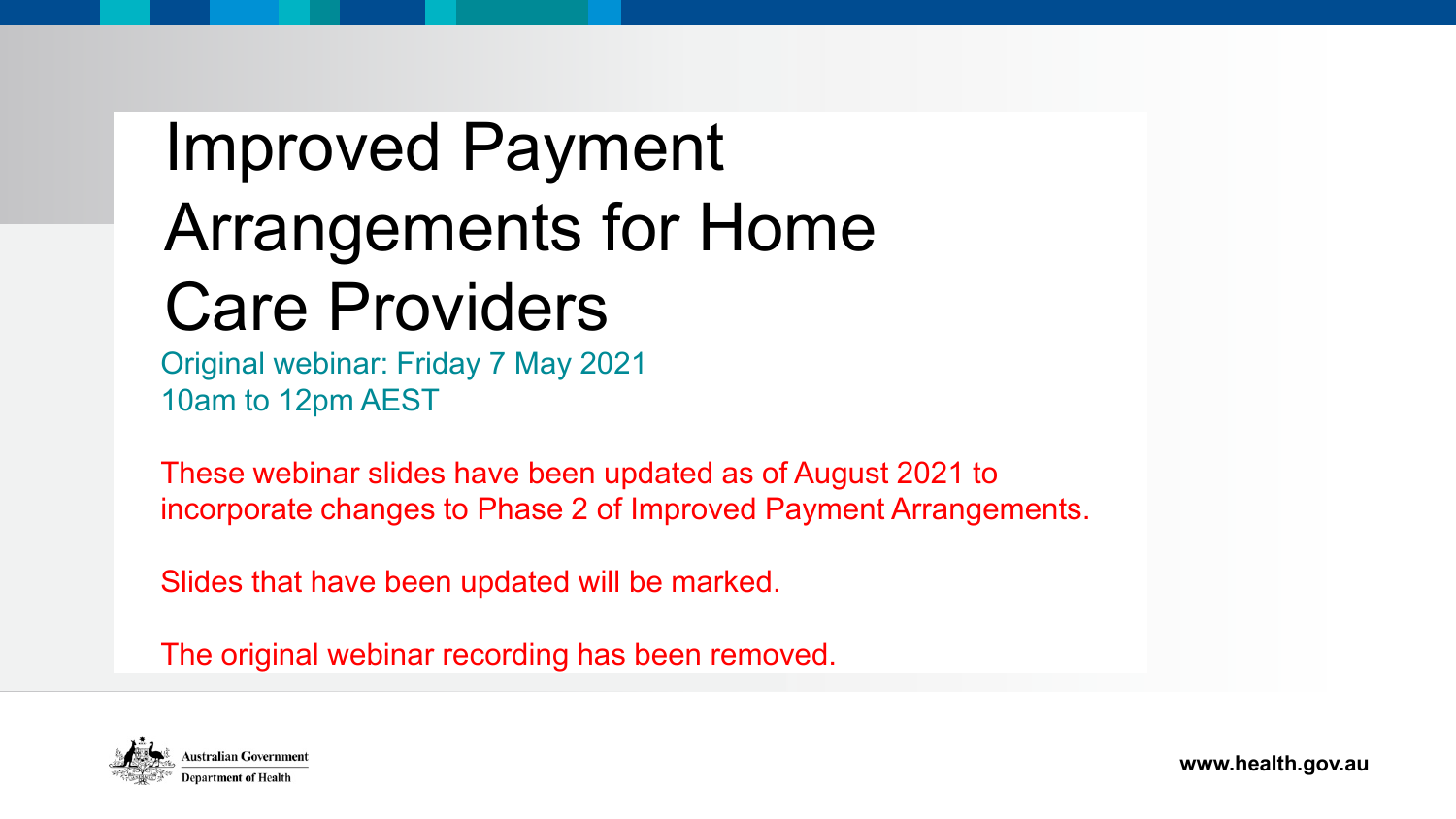# Introduction

- Improved Payment Arrangements addresses the issue of unspent funds within the home care sector and ensures that home care package funds are secured for older Australians.
- In late 2019, unspent funds in the home care sector were estimated at around \$750 million. By December 2020, estimates of unspent funds increased to over \$1.4 billion.<sup>2</sup>
- This figure has continued to increase.
- This matters because it means a significant amount of home care funding is not being used. This is while we still have tens of thousands of people waiting for service. There were 96,403 people seeking a home care package at their approved level at December 2020.3

2. StewartBrown, December 2020 Aged Care Sector Report

3. Department of Health, Home Care Packages Program Data Report 1st Quarter 2020-21



<sup>1.</sup> Aged Care Financing Authority, 2019 Consideration of the Financial Impact on Home Care Providers as a Result of Changes in Payment Arrangements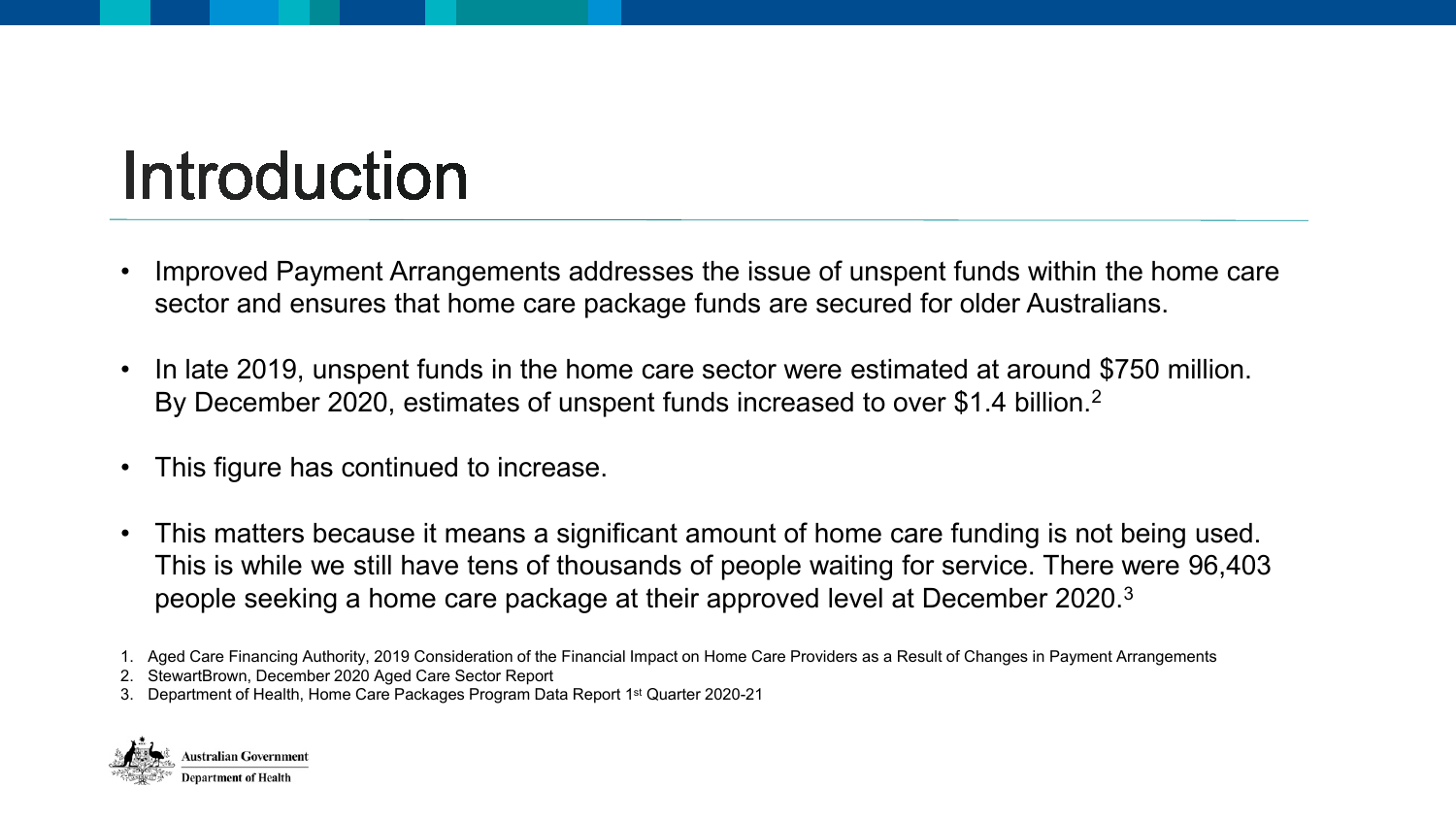# **Webinar overview**

**Phase 1 Update**  Where are we now? **Phase 2 Update**

What will this look like?

Opting in to return unspent funds

How to advise care recipients about their unspent funds

Care recipient transfers

Services Australia payment system updates

### Q&A

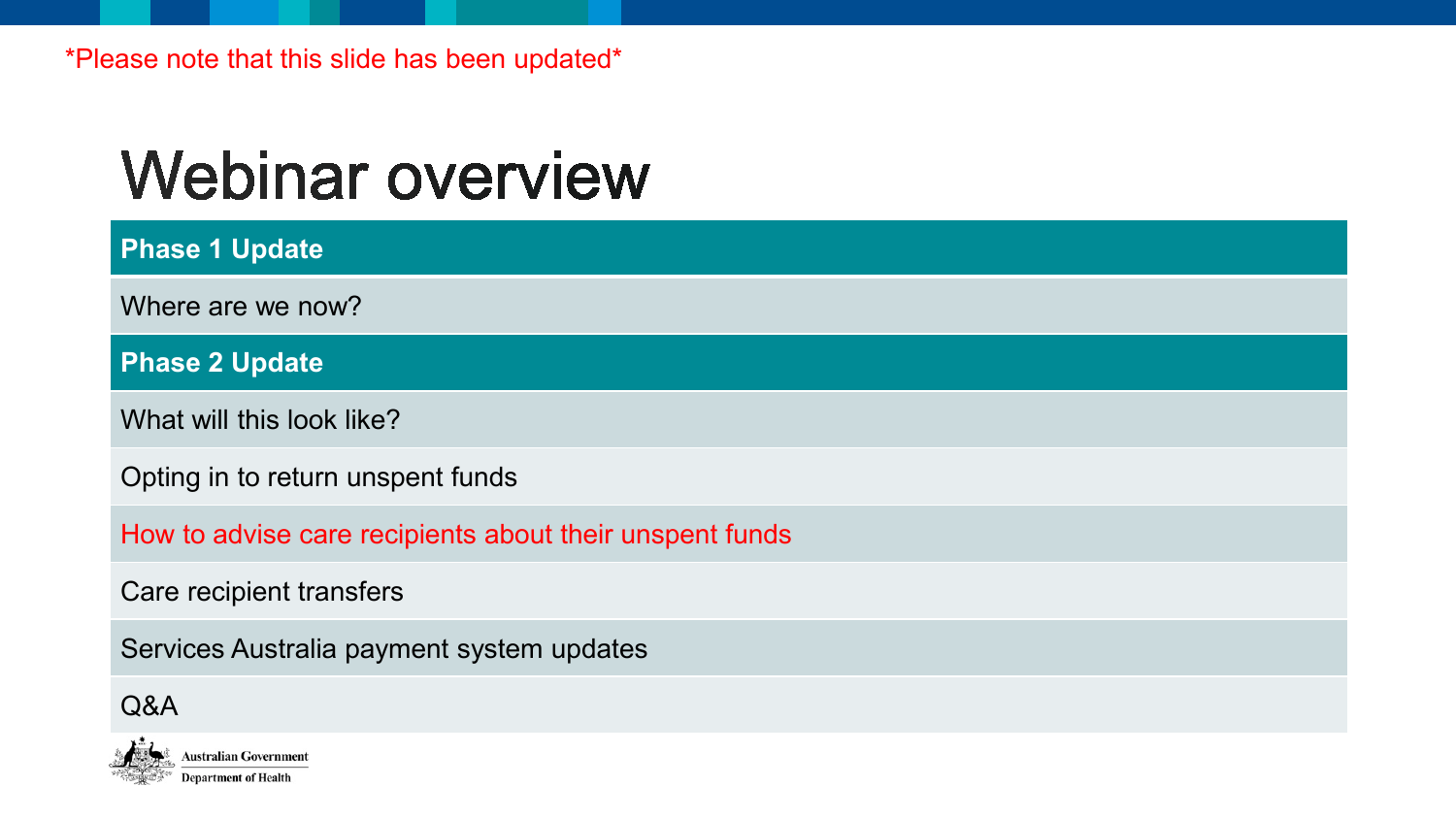# PHASE 1 UPDATE

## PAYMENT IN ARREARS

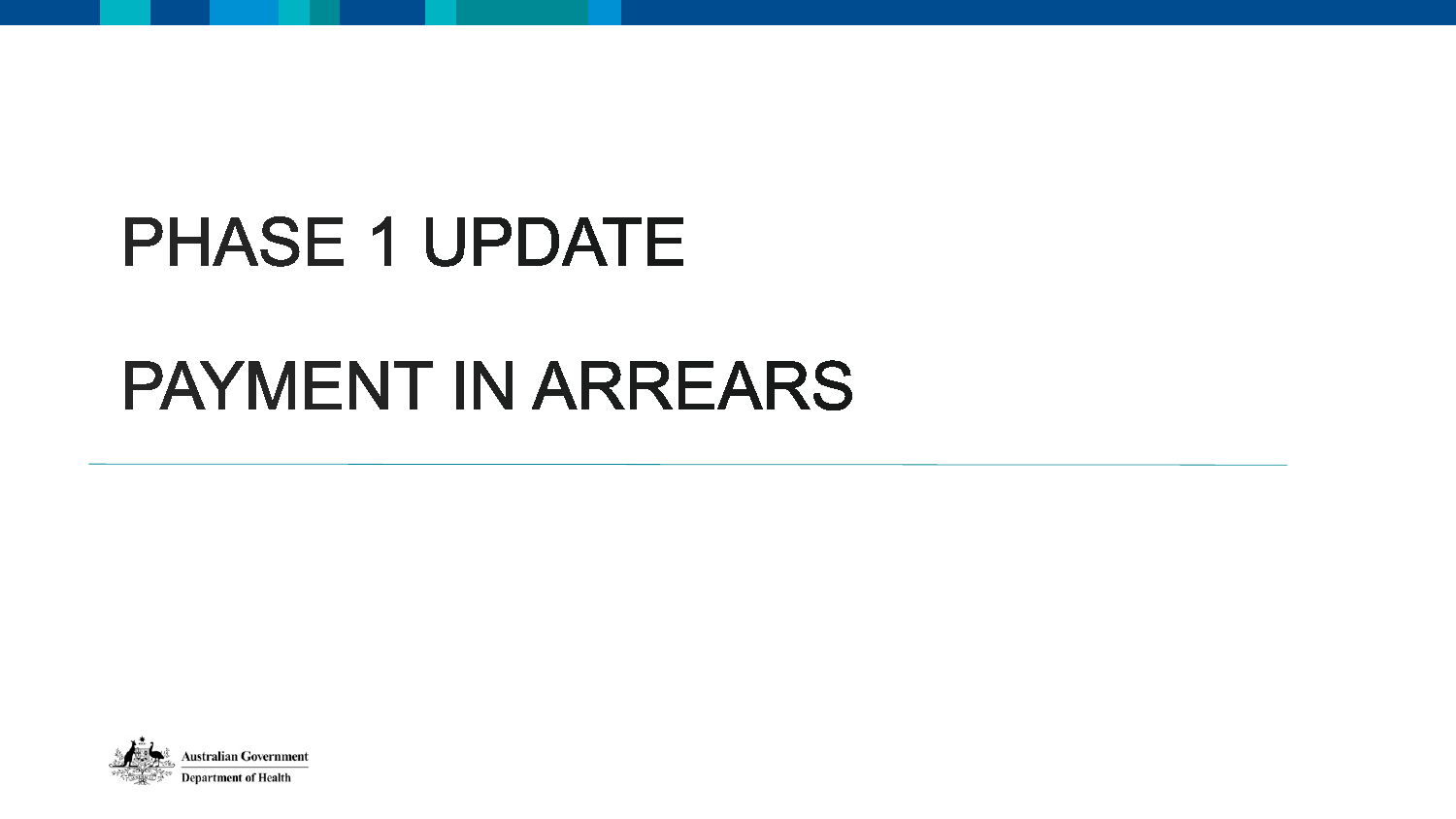# Phase 1 – Where are we now?

- As you are aware, Phase 1 began on 1 February 2021 and you are now paid in arrears. You would have received your February subsidy payment in March 2021.
- To support small providers in remote areas with targeted financial assistance, the Transitional Support Grant opened on 19 February 2021.
- This grant will remain open until December 2021.
- Details of the grant are available at GrantConnect: <https://www.grants.gov.au/> GO ID: GO4565.
- Free business advisory support is also available to other providers through PwC until 30 June 2023. We encourage providers to use this service. More details are available on the PwC website listed here: <https://www.pwc.com.au/health/aged-care-advisory.html>

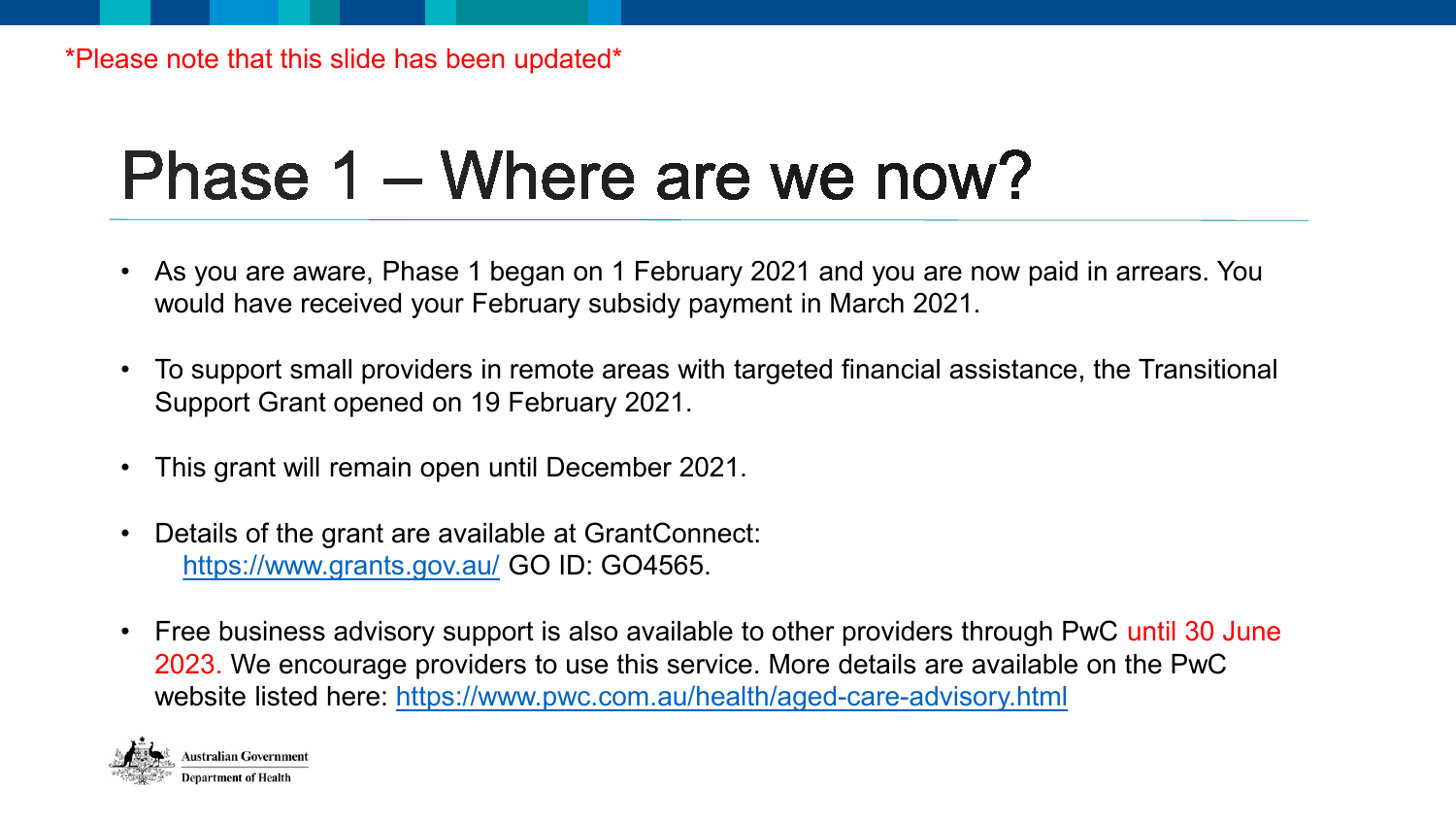# **PHASE 2 UPDATE**

# PAYMENT BASED ON SERVICES

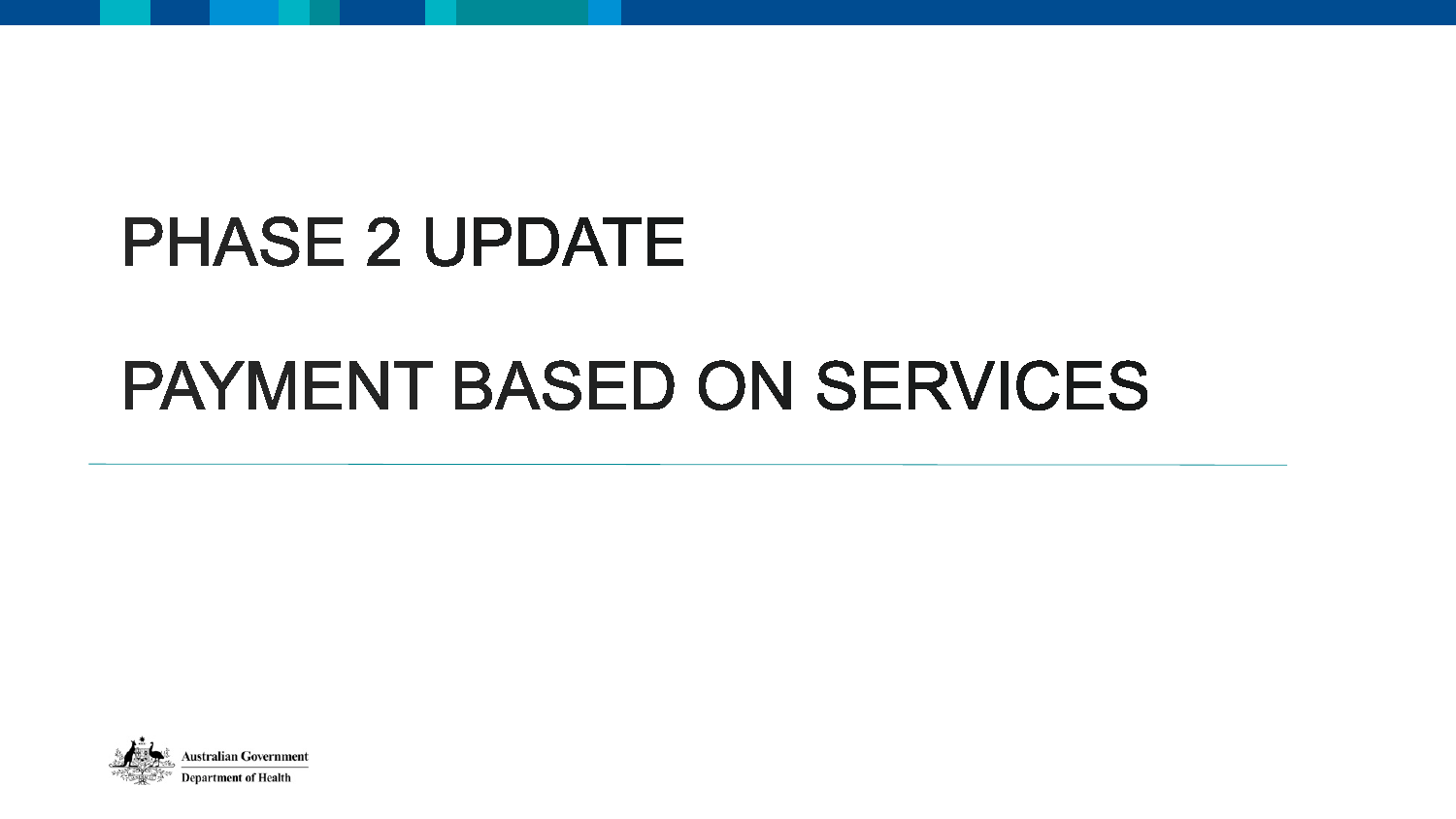# Phase 2 – What will this look like?

- Phase 2 will begin on 1 September 2021
- You will begin claiming based on the cost of actual services delivered to care recipients during the previous month



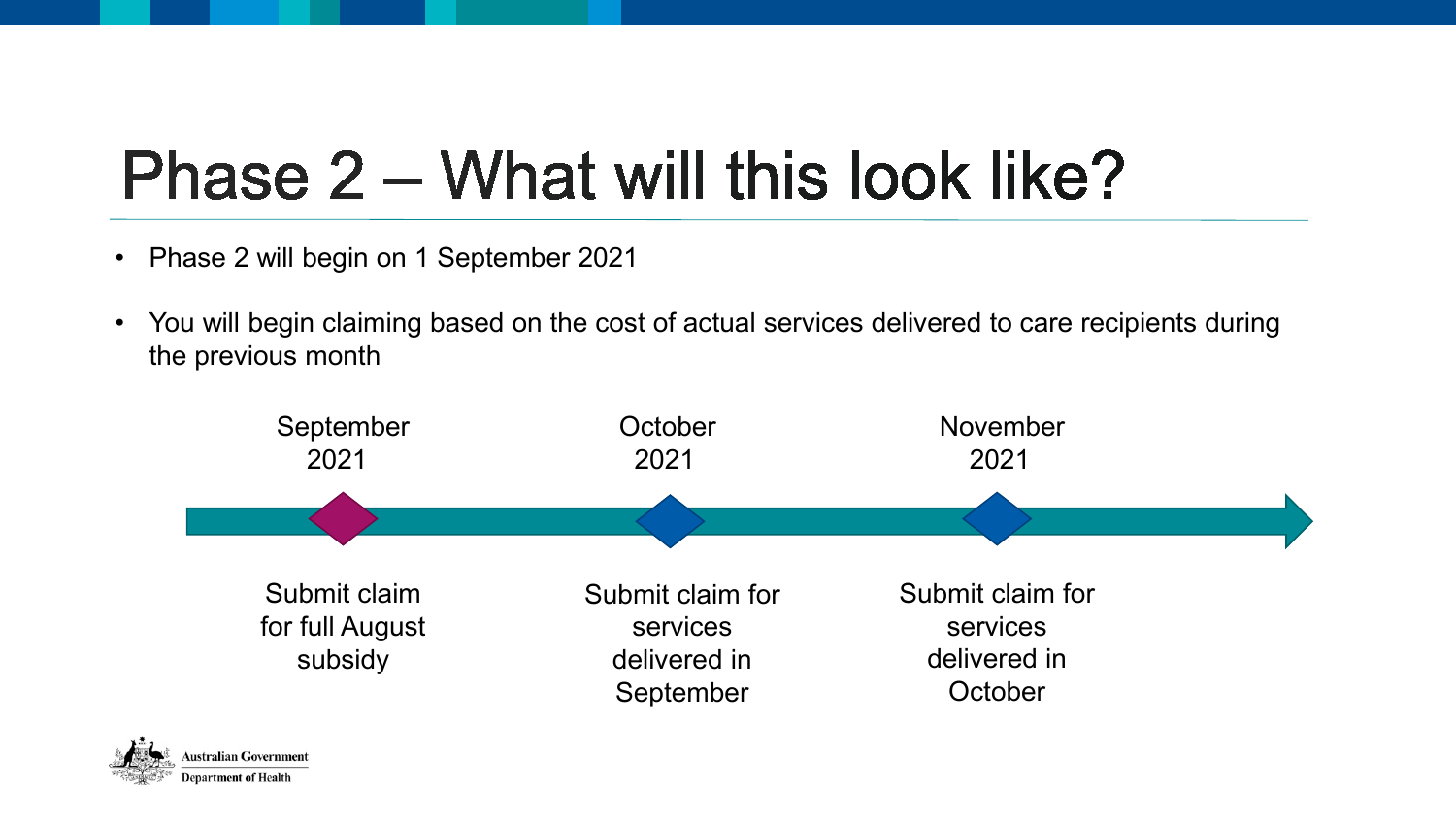#### \*Please note that this slide has been updated\*

# Phase 2 – What will this look like?

- In September, Services Australia will create a home care account for each care recipient.
- Unspent Commonwealth subsidies accrued from 1 September 2021 onwards will be held in the home care accounts of care recipients.
- You can opt-in to return the Commonwealth portion of any unspent funds you hold for care recipients between **1 October 2021** to **28 February 2022.** These are fixed dates and correspond to the September 2021 to January 2022 claim months.
- You can opt-in to return unspent funds for individual care recipients. You do not need to opt-in for all of your care recipients.
- You can opt-in by notifying Services Australia when submitting your claim through the Aged Care Provider Portal.

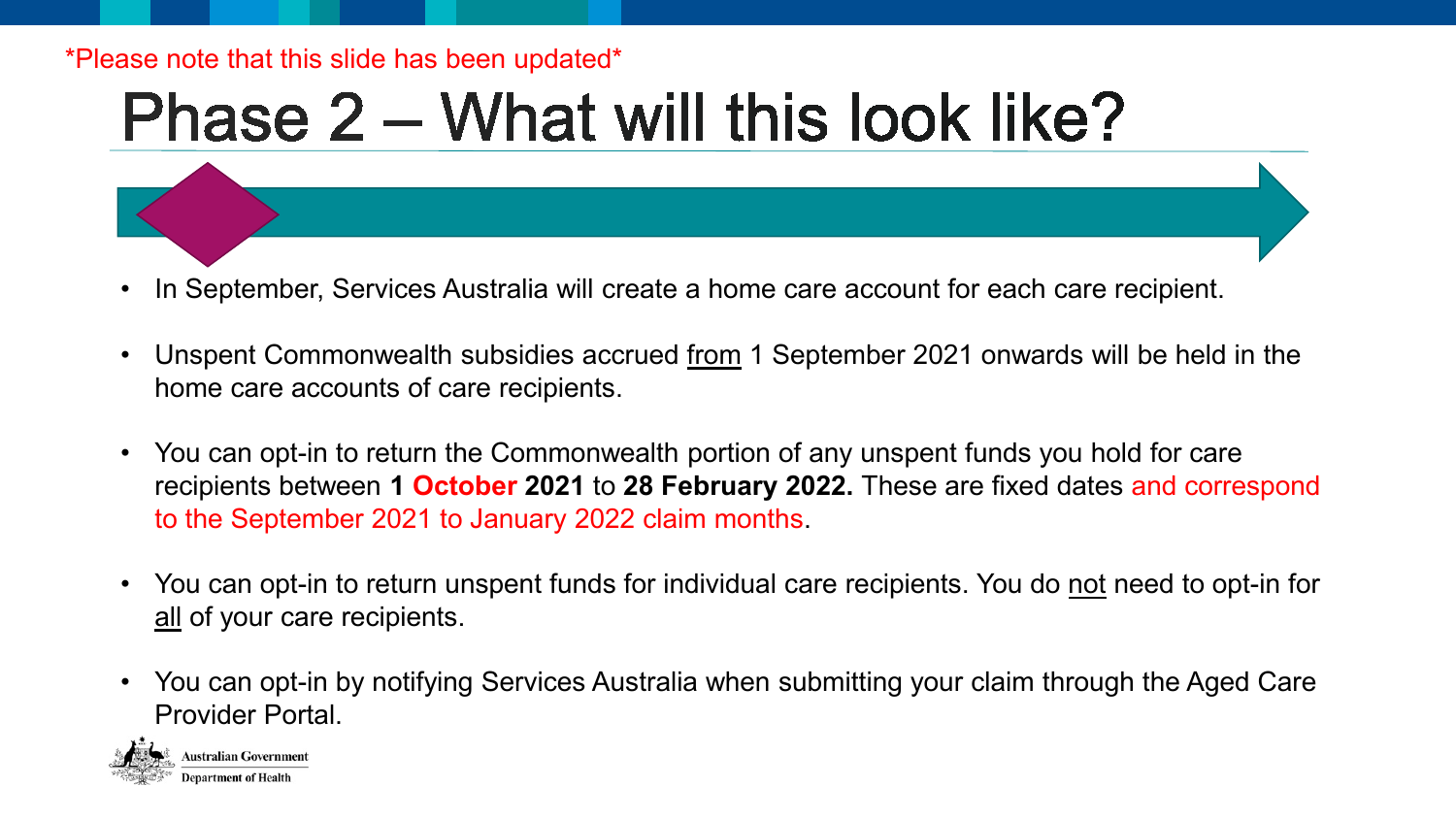### Phase 2 – Opting in to return unspent funds

- If you opt-in to return unspent funds for a care recipient, you will draw down on the Commonwealth portion of the unspent funds that you hold.
- At the same time newly accrued unspent subsidy will be added to the care recipient's home care account. This will ensure that the care recipient retains access to their full subsidy entitlement.
- This means that you do not have to return large amounts of unspent funds all at once. Instead, the claims process will be used to gradually return unspent funds.
- If you do not opt-in, you will continue to hold the unspent funds accrued by care recipients prior to 1 September 2021. You can use these funds to deliver care and services.
- You do not need to opt-out of returning unspent funds. You will be opted-out by default. There are no additional steps needed to opt-out.

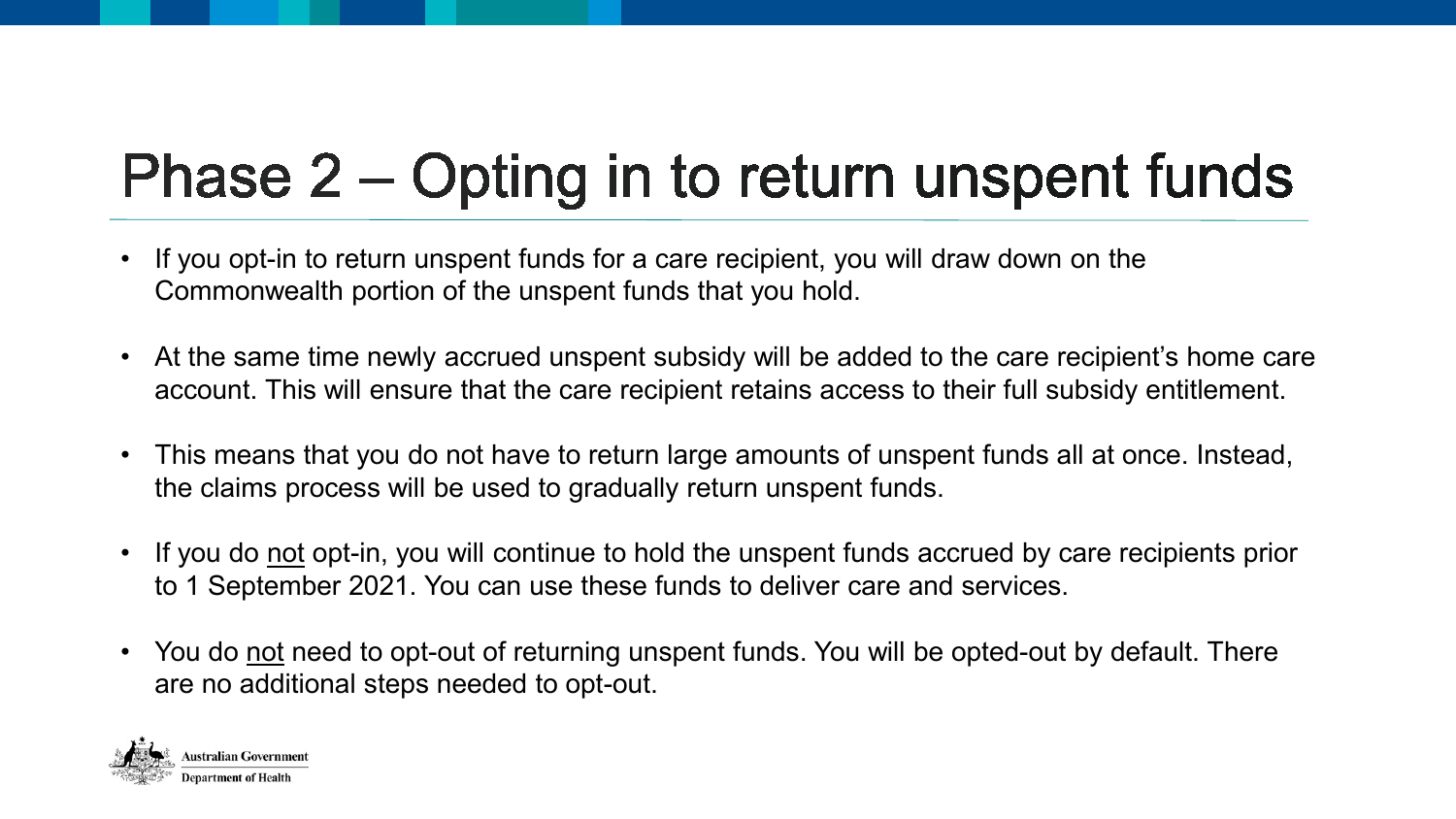# Phase 2 – How can providers prepare?

Before 1 September 2021 you should make sure:

- $\circ$  Your care recipient claims and records are up to date;
- o Your systems and processes that track the value of care and services delivered for each care recipient are in place;
- o Reconcile the Commonwealth portion of unspent funds you are currently holding for each care recipient to support meeting the 31 December 2021 deadline for reporting.
- If you are a provider that has been contacted by the Department of Health about the targeted transitional support funding, consider putting in an application.
- Consider whether your organisation would benefit from free PwC Business Advisory Services <https://www.pwc.com.au/health/aged-care-advisory.html>

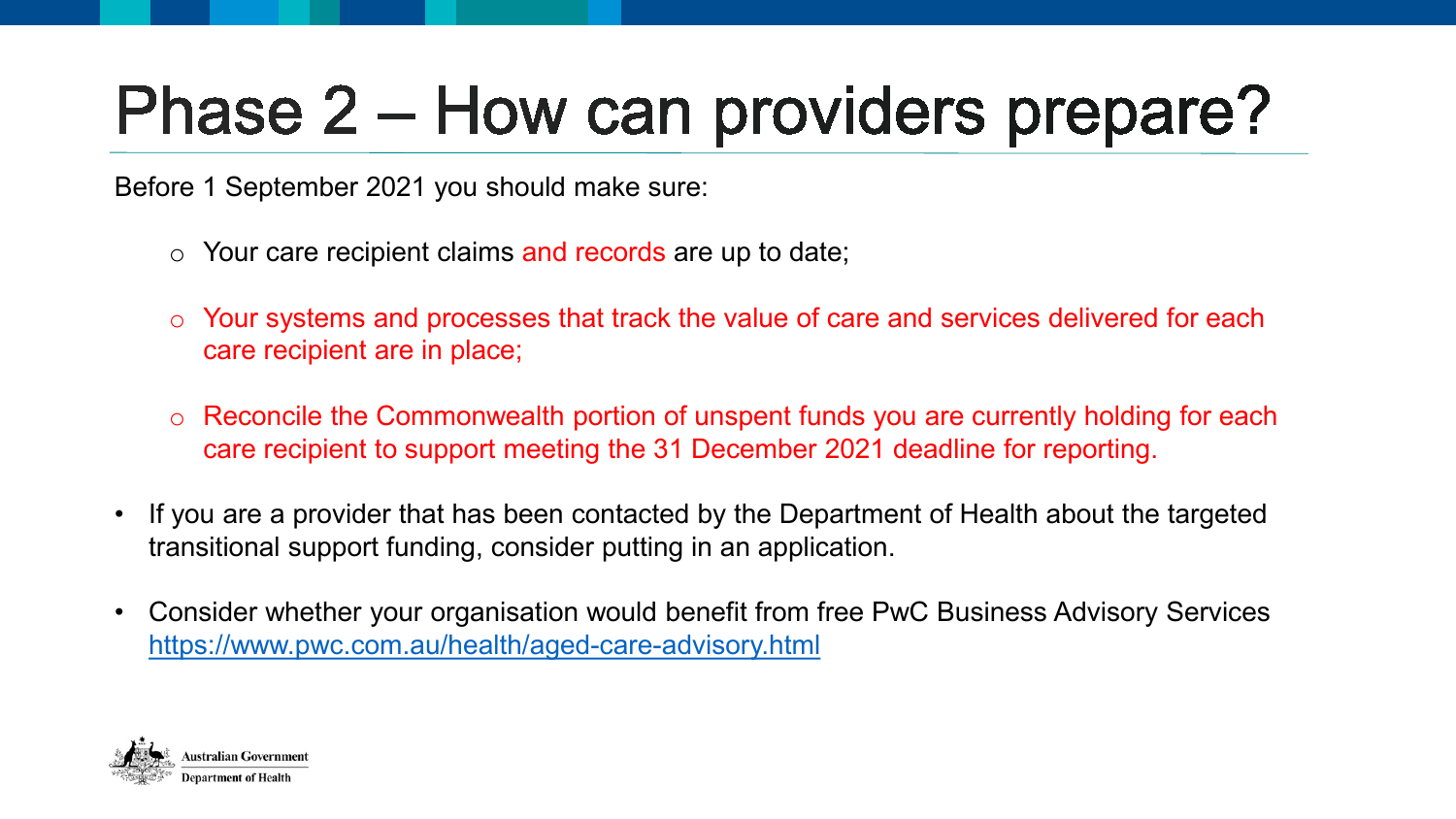#### \*Please note that this slide has been updated\*

**September 2021**

# Phase 2 – What will providers need to do

### In September, you will claim the full subsidy amount for each care recipient for August.

- Then you will need to begin preparing to claim for services delivered in September this will be lodged in October.
	- o Providers can also begin to calculate and report unspent funds to Services Australia.
	- o Providers will have up to **31 December 2021** to begin reporting to Services Australia. The amount that should be reported is the Commonwealth portion of unspent funds held for each care recipient at the end of the previous claim month.
	- o For example, a provider can calculate the Commonwealth portion of unspent funds held for a care recipient at 31 August 2021. This information can be included as part of the September 2021 claim that will be submitted in October 2021.

o After **1 January 2022** providers who have chosen not to opt-in will need to continue to report on the Commonwealth portion of unspent funds held for a care recipient each month.

partment of Health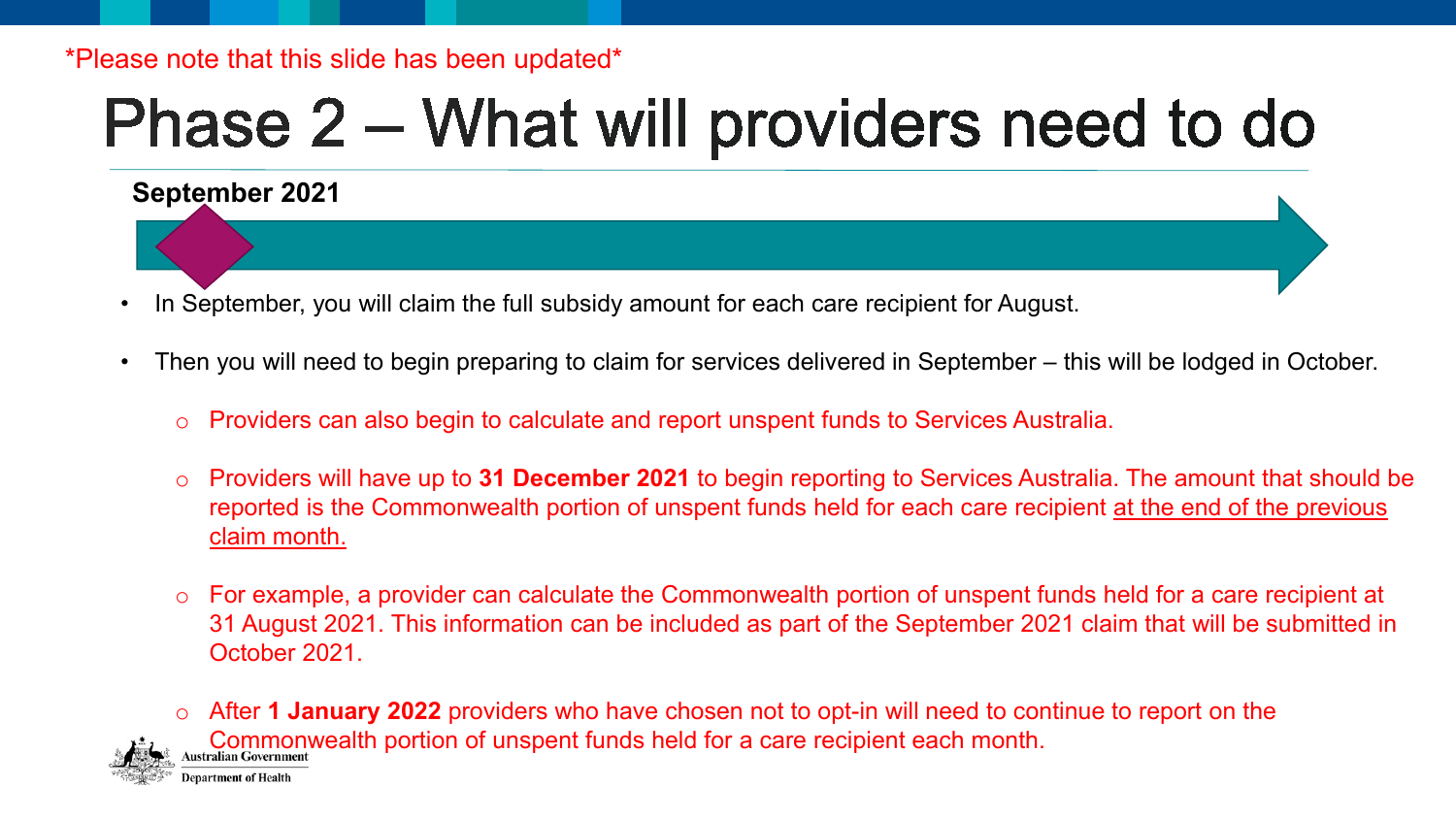#### \*Please note that this slide has been updated\*

# Phase 2 – What will providers need to do

**October 2021 - onwards**

- From October onwards, you will need to claim based on care and services delivered in the previous month. A total dollar amount will be claimed for each care recipient. No itemised breakdown is required.
- If you are opting-in to return the Commonwealth portion of the unspent funds you are currently holding for any of your care recipients, you will need to notify Services Australia, via the claim. You can opt-in until **28 February 2022**.
- If you are not opting-in, you will need to notify Services Australia each month, via the claim, of any changes to the Commonwealth portion of unspent funds you are continuing to hold onto for your care recipients.
- You will need to provide information about unspent funds held to all care recipients. We recommend that this be done through the monthly statement.

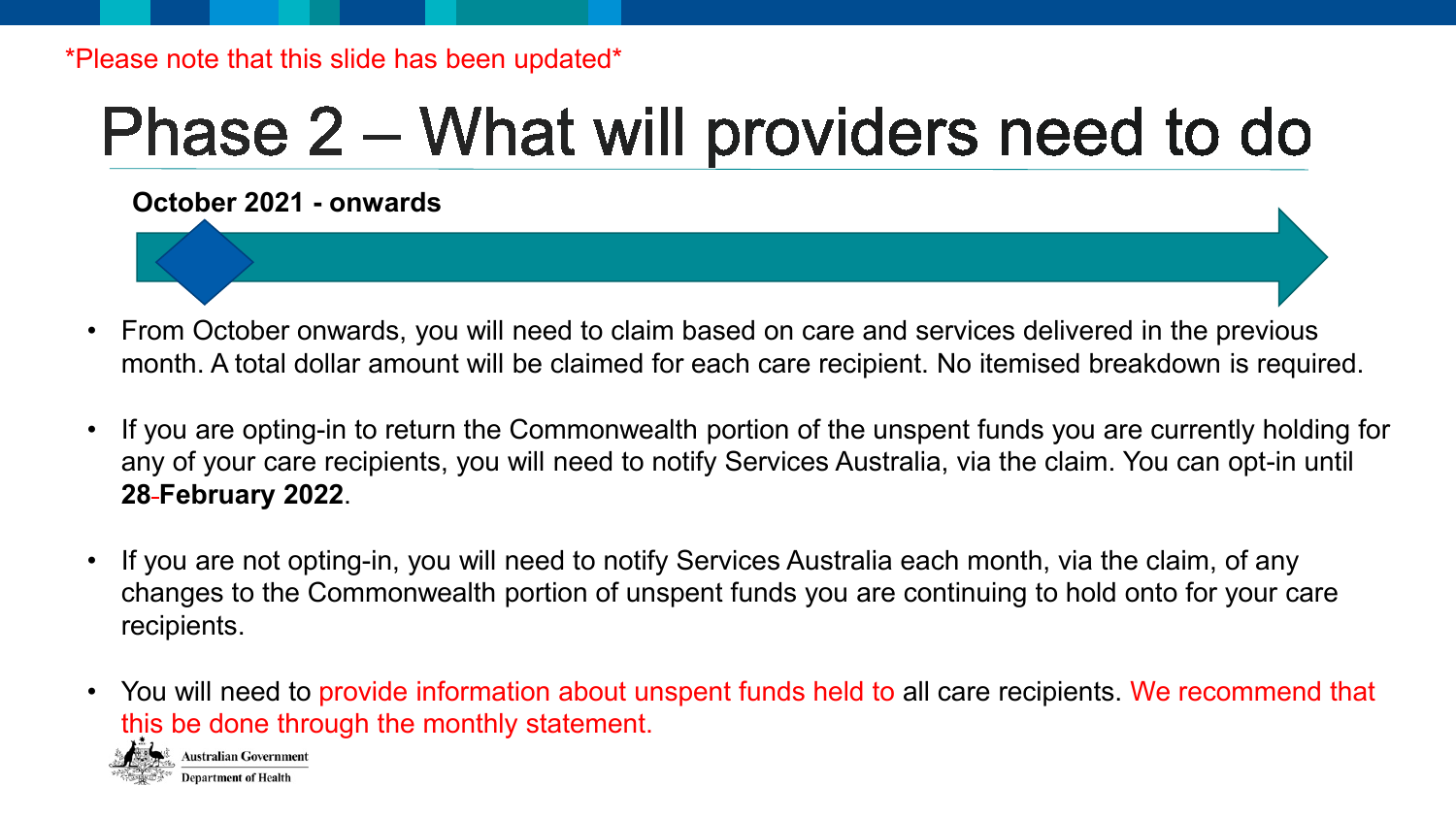# Phase 2 – Calculating unspent funds

• You can access worked examples of calculating unspent funds from the Home Care Packages Provider Manual (appendix E) and the Department of Health website:

[https://www.health.gov.au/resources/publications/examples-of-calculating-unspent-home-care](https://www.health.gov.au/resources/publications/examples-of-calculating-unspent-home-care-amounts)amounts

- These examples describe how to calculate the provider-held Commonwealth portion and care recipient portion of unspent funds.
- A simplified example has been provided for this webinar.
- Providers can begin reporting the provider-held Commonwealth portion of unspent funds for each care recipient from **1 October 2021 (for the September claim month).** By **31 December 2021** providers need to have reported for at least one claim month. This reporting will be mandatory from **1 January 2022** where a provider has chosen not to opt-in**. Australian Government** epartment of Health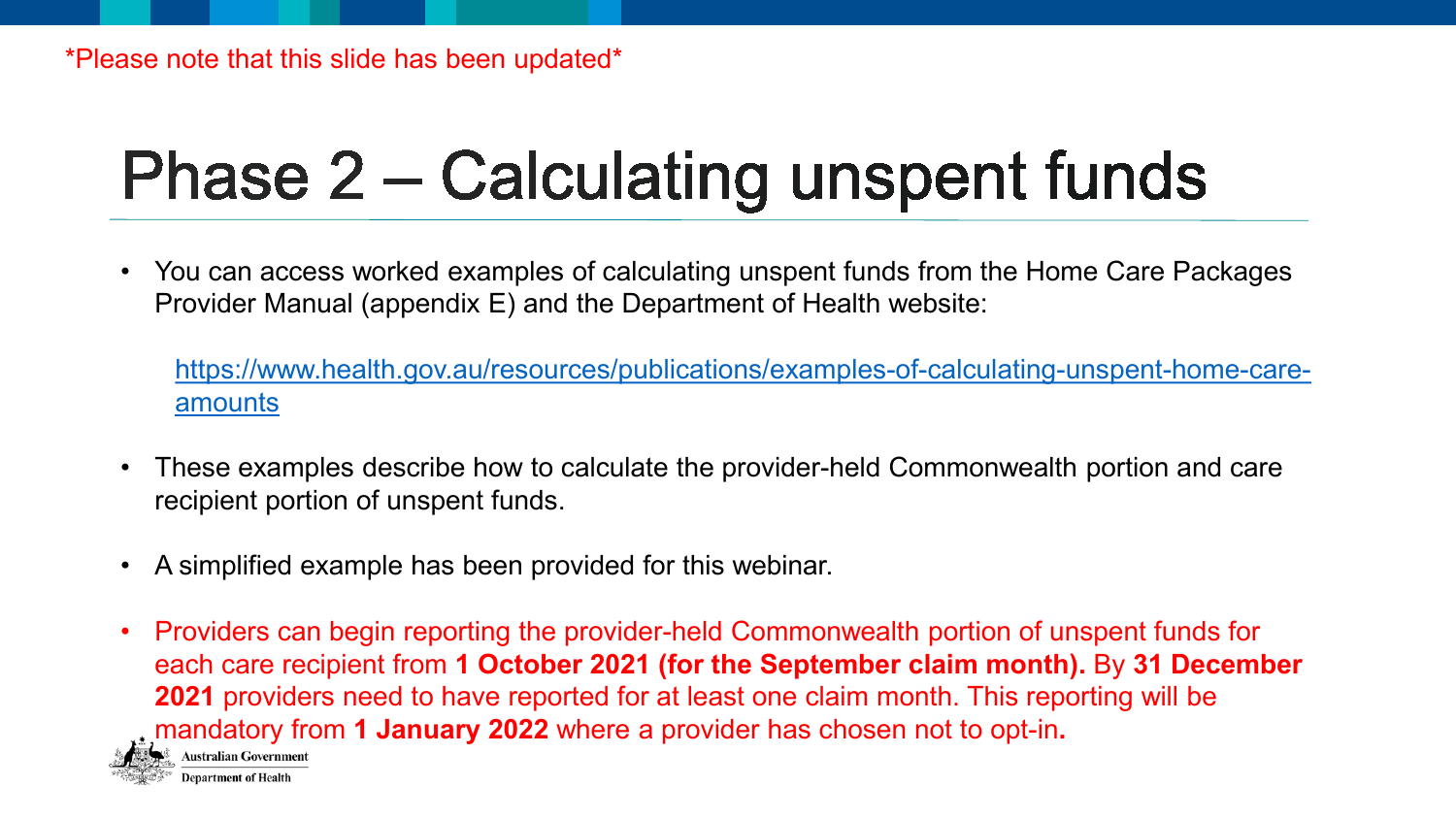# **Calculating unspent funds example**

• May has received care from a home care provider for 2 years.

| Commonwealth contributions: \$15,000 |          |  |
|--------------------------------------|----------|--|
| Home care fees:                      | \$5,000  |  |
| Total accumulated funds:             | \$20,000 |  |

• During this time, she has received \$18,000 worth of services

| Total accumulated:      | \$20,000 |
|-------------------------|----------|
| - Total debits:         | \$18,000 |
| Unspent funds amount of | \$2,000  |

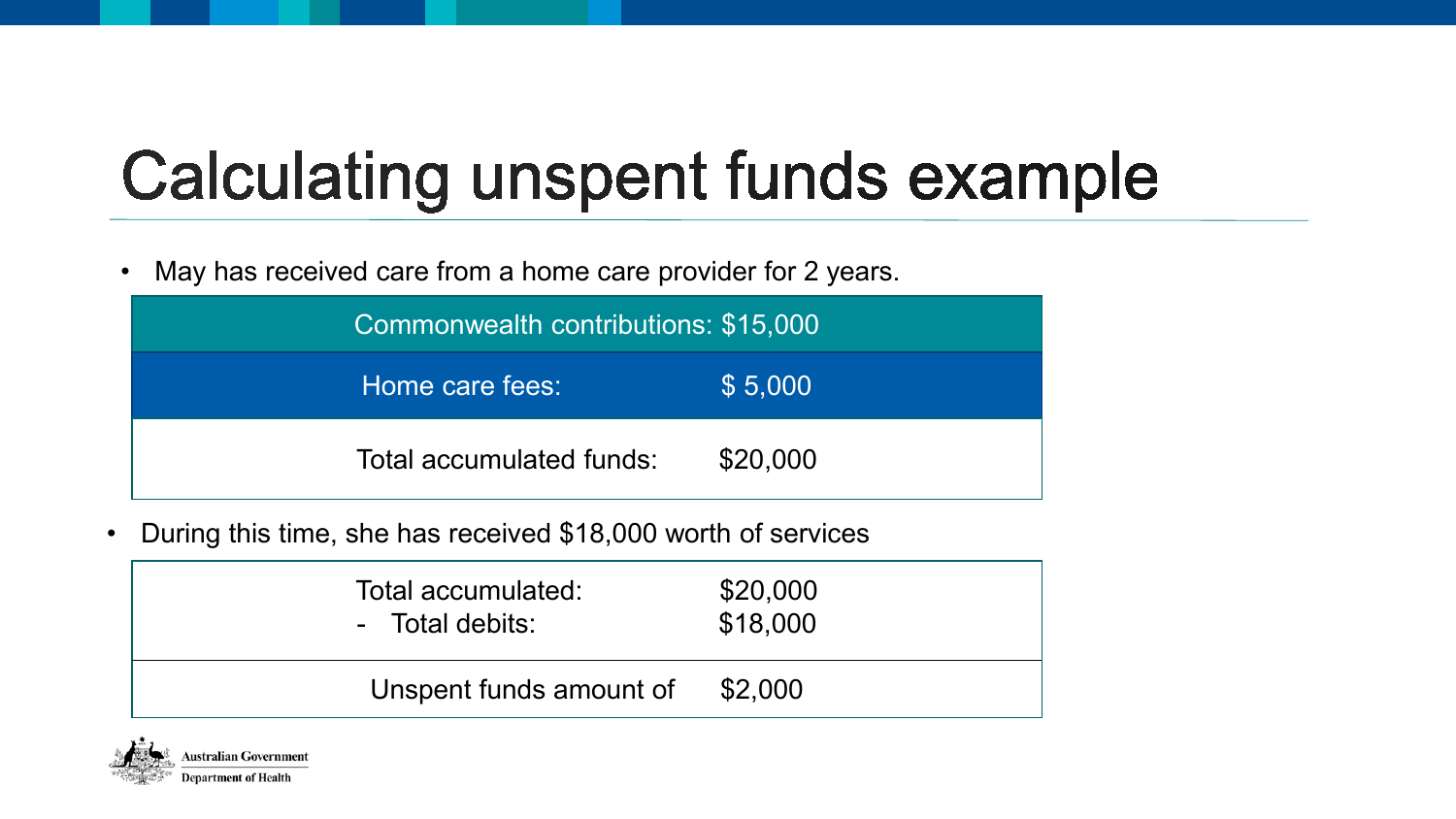# **Calculating unspent funds example**

• The first thing you will need to do is calculate what proportion of May's total home care package budget came from the Commonwealth and from care recipient fees, as below:

| Commonwealth portion: \$15,000/\$20,000<br>(75%) | Care recipient portion:<br>\$5,000/\$20,000<br>(25%) |
|--------------------------------------------------|------------------------------------------------------|
| Total accumulated:                               | \$20,000                                             |

• You can then apply these proportions to the unspent amount

| Commonwealth portion: \$2,000 x 75%<br>$= $1.500$ | Care recipient portion:<br>$$2,000 \times 25\%$<br>$=$ \$500 |
|---------------------------------------------------|--------------------------------------------------------------|
| \$2,000<br>Unspent amount:                        |                                                              |

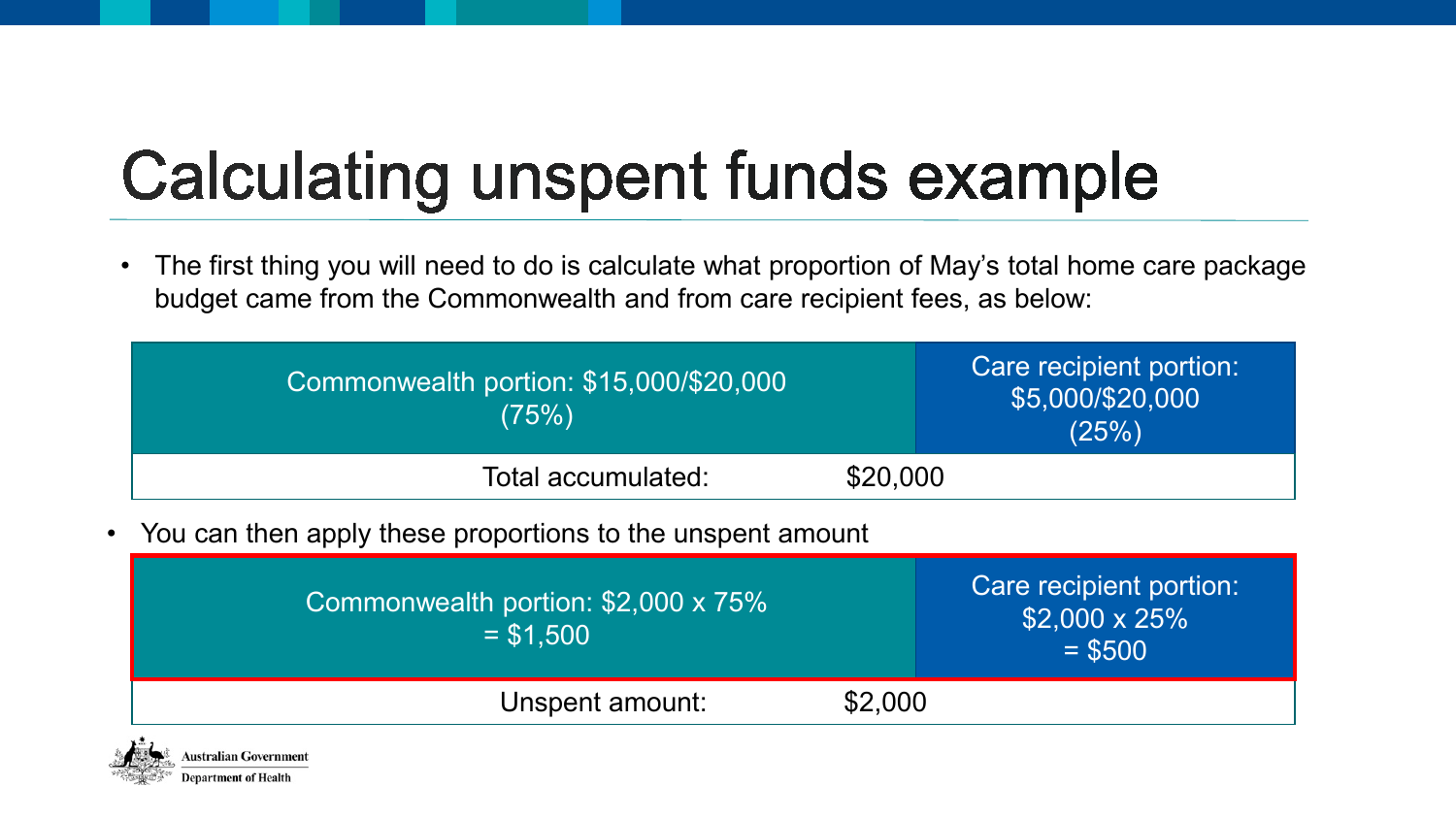figures may not be accurate\*

This care recipient is not eligible to pay an Income Tested Care Fee and is not charged a Basic Daily Fee. They are eligible to receive a Commonwealth subsidy of \$80 per month.

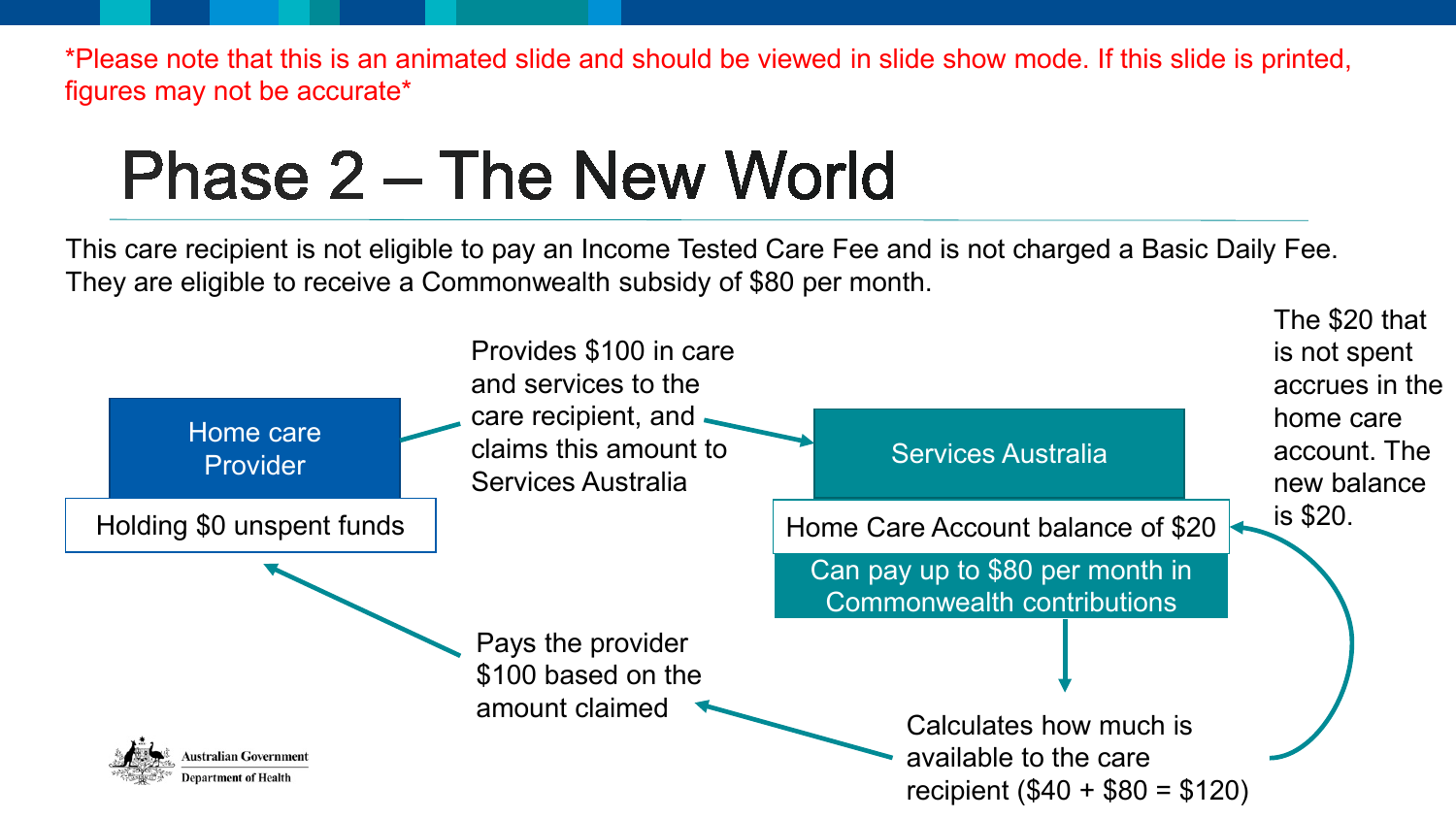\*Please note that this is an animated slide and should be viewed in slide show mode. If this slide is printed, figures may not be accurate\*

## Phase 2 – The New World (Income Tested Care Fee)

This care recipient is eligible to pay an Income Tested Care Fee of \$10 per month. They are not charged a Basic Daily Fee. The care recipient is eligible to receive a Commonwealth subsidy of \$80 per month.

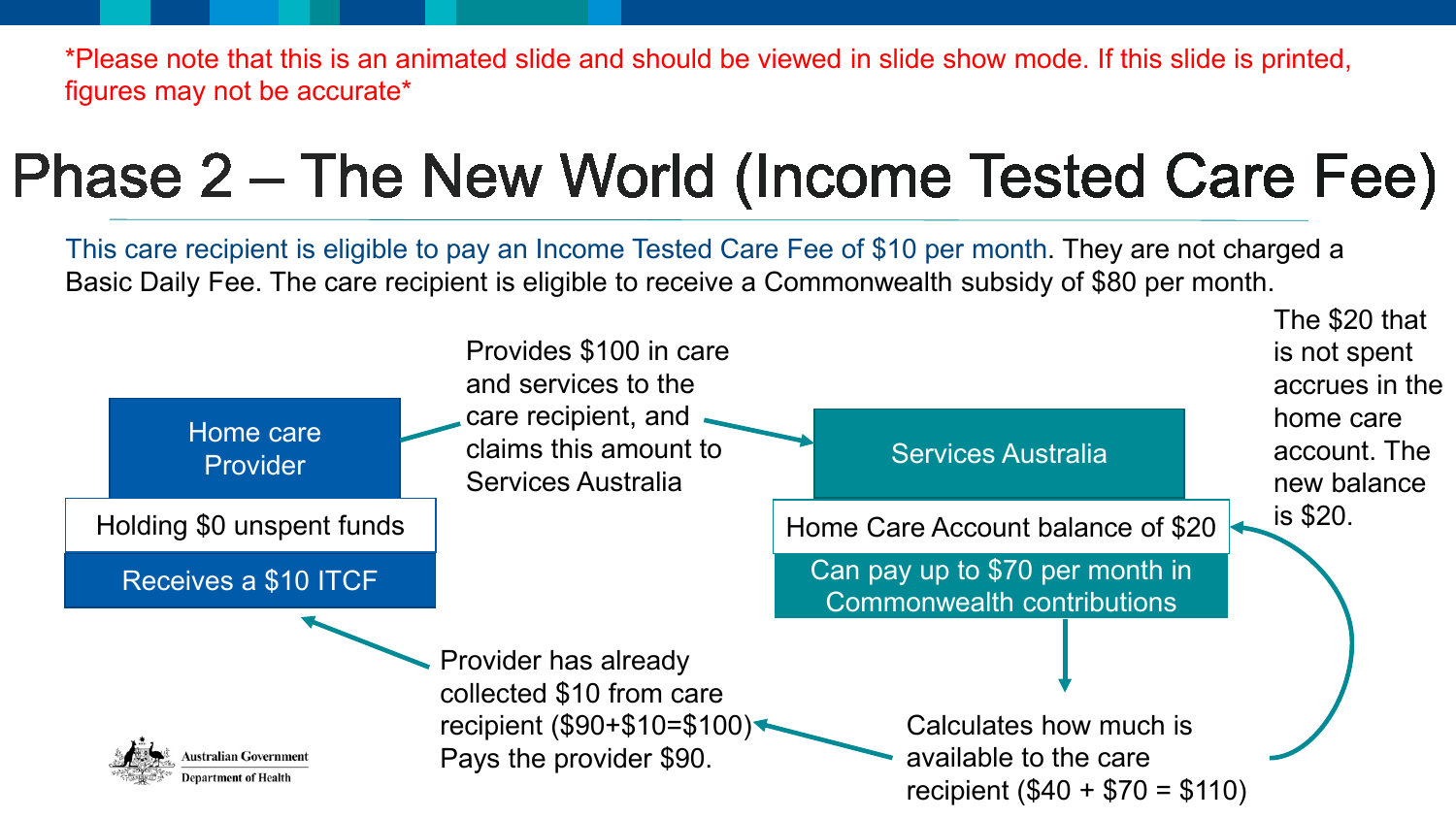\*Please note that this is an animated slide and should be viewed in slide show mode. If this slide is printed, figures may not be accurate\*

# Phase 2 – The New World (Basic Daily Fee)

This care recipient is not eligible to pay an Income Tested Care Fee. They pay a Basic Daily Fee of \$20 per month. The care recipient is eligible to receive a Commonwealth subsidy of \$80 per month.

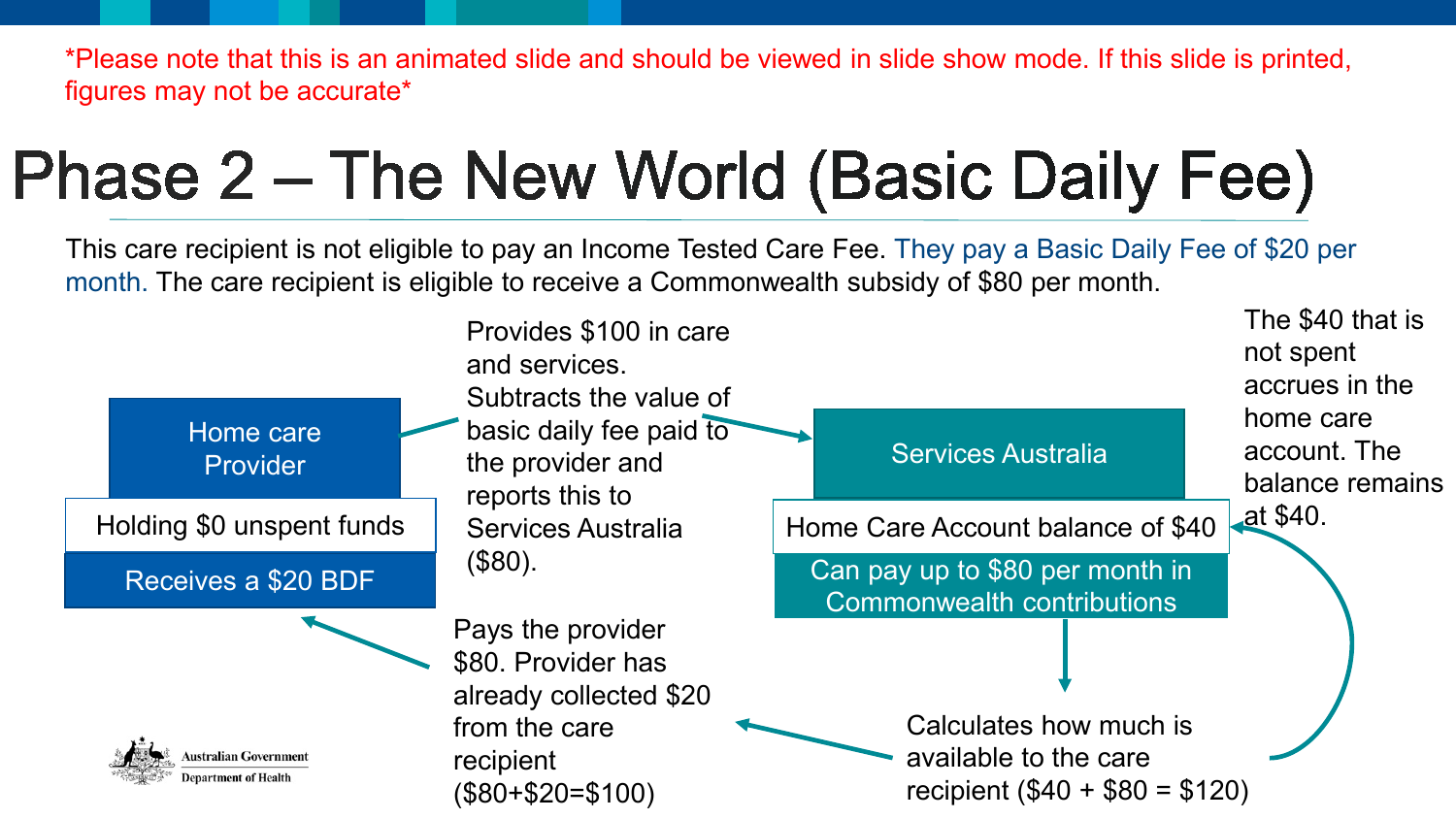# Phase 2 – new terms

#### • *Price*

- The *price* is the amount providers will report to Services Australia in their claim.
- The price is: the cost of care and services provided to the care recipient, minus any care fees charged (excluding the Income Tested Care Fee)
- *Shortfall amount* 
	- The *shortfall amount* is what the provider is paid by the Commonwealth.
	- The shortfall is: the price (*minus the Commonwealth portion of any unspent funds that are being returned through providers who choose to opt-in*), minus any Income Tested Care Fee the care recipient is assessed to pay.

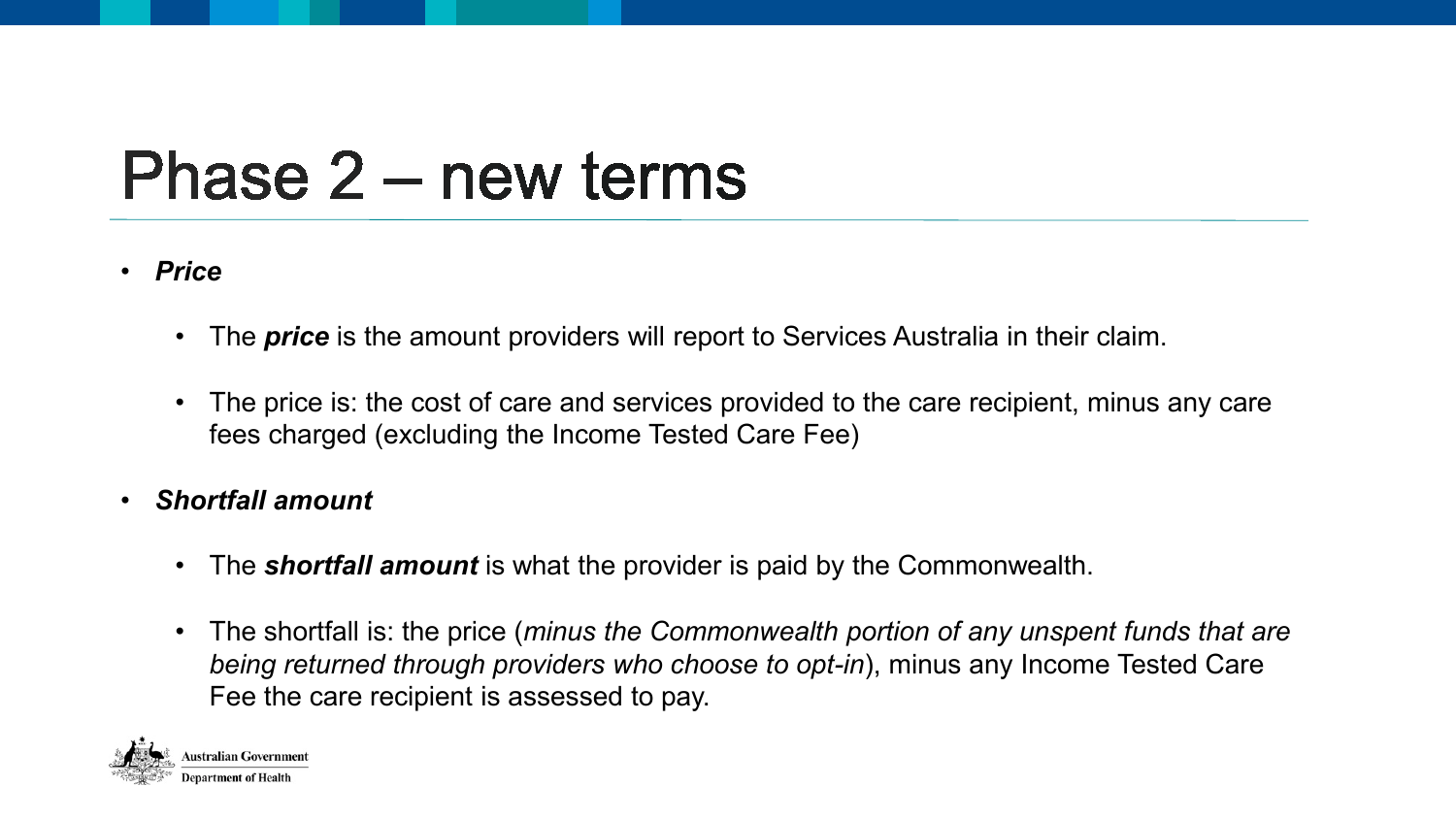\*Please note that this slide has been updated\*

# Phase 2 – Opt-in worked examples

The following examples explain how the return of unspent funds will work.

These examples all use the same base scenario for a provider delivering services to a single care recipient. The figures used in the examples have been simplified.

Every month the care recipient pays:

- Basic Daily Fee \$20
- Income Tested Care Fee \$10

Every month they are eligible for the following Commonwealth payments:

• Basic subsidy \$80

Providers who opt-in will need to report the Commonwealth-portion of unspent funds they hold for the relevant care recipient at the end of the last claim month. This provider has calculated, and advised Services Australia, that on 31 August 2021 they held \$140 worth of unspent Commonwealth funds for the care recipient. They were also holding \$60 of care recipient unspent funds (this does not need to be reported to Services Australia).



**Commonwealth Contribution Amount** \$70 (Basic subsidy of \$80 minus Income tested care fee of \$10)

#### **\$100 available per month**

**Provider-collected Home Care Fees** \$30 (Income Tested Care Fee \$10, Basic daily \$20)

**Provider-held Unspent Home Care Amount:** \$200 **Commonwealth portion**: \$140 **Care Recipient portion**: \$60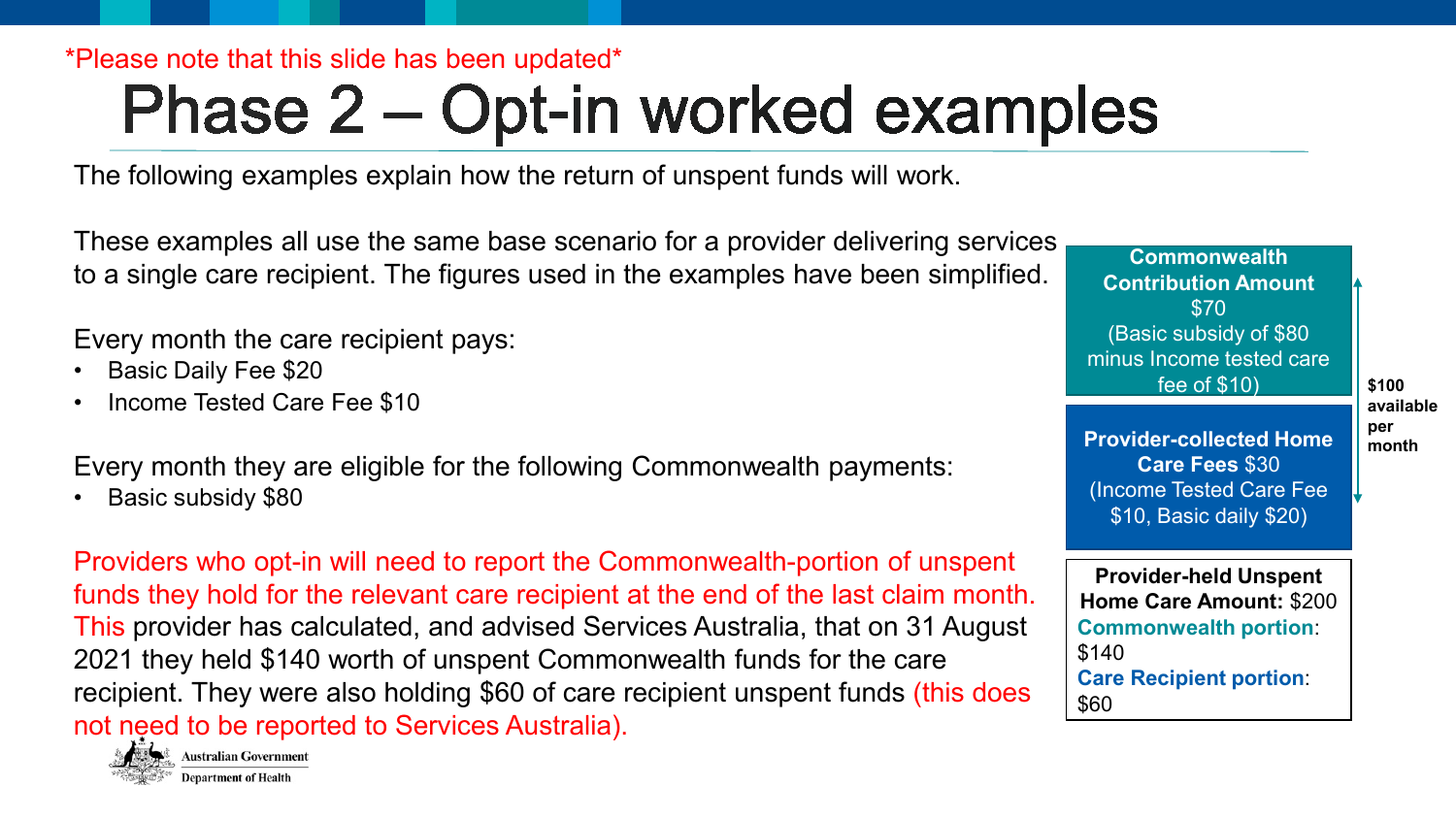# Phase 2 – Opt-in worked examples

The first example will show what happens in this scenario when:

-- The amount of services delivered by the provider is **LESS** than the home care subsidies and fees available to the care recipient.

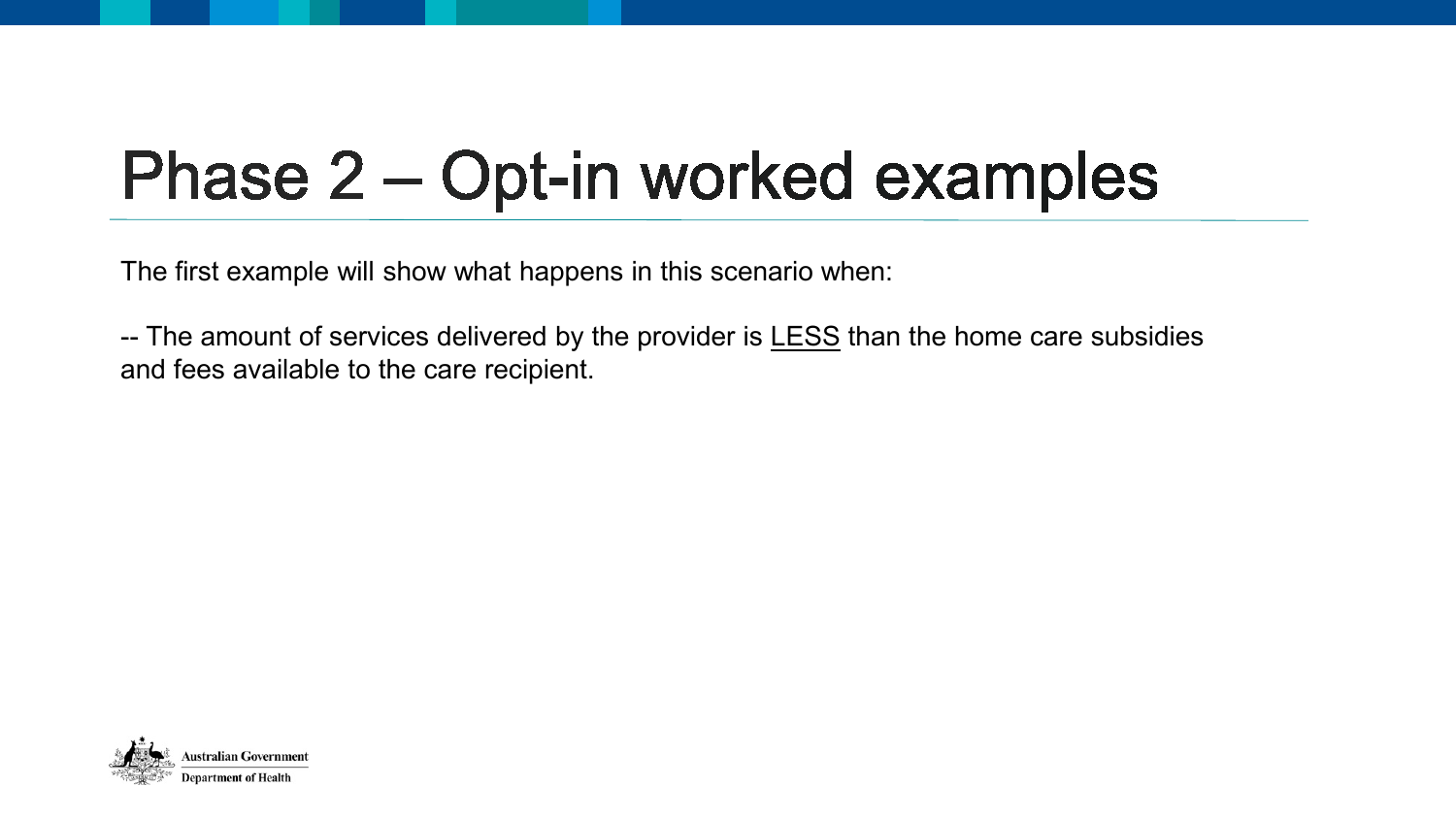\*Please note that this is an animated slide and should be viewed in slide show mode\*

# Example 1 provider opts-in

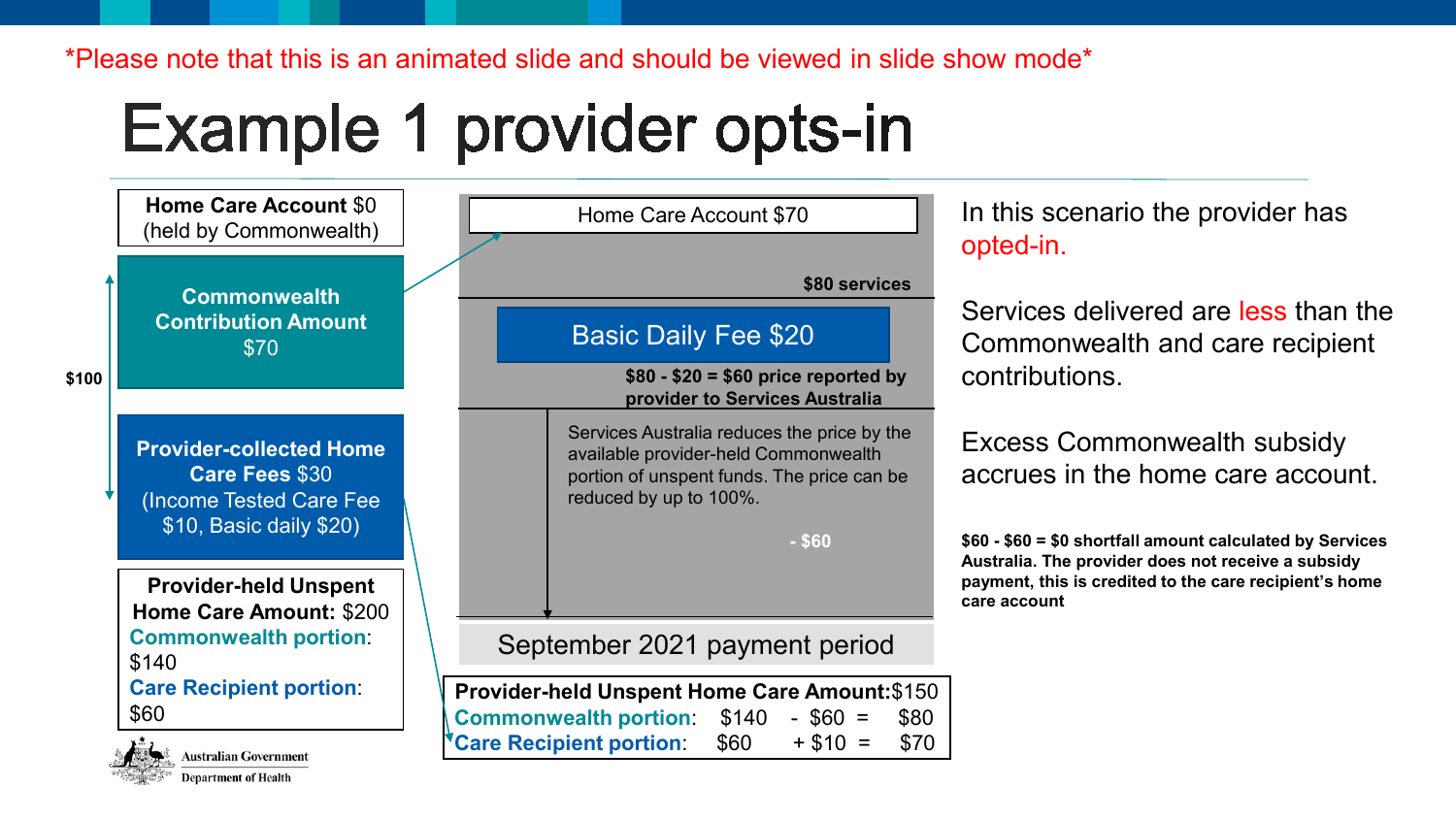# Phase 2 – Opt-in worked examples

In the second example, the amount of services delivered by the provider is MORE than the home care subsidies and fees available to the care recipient.

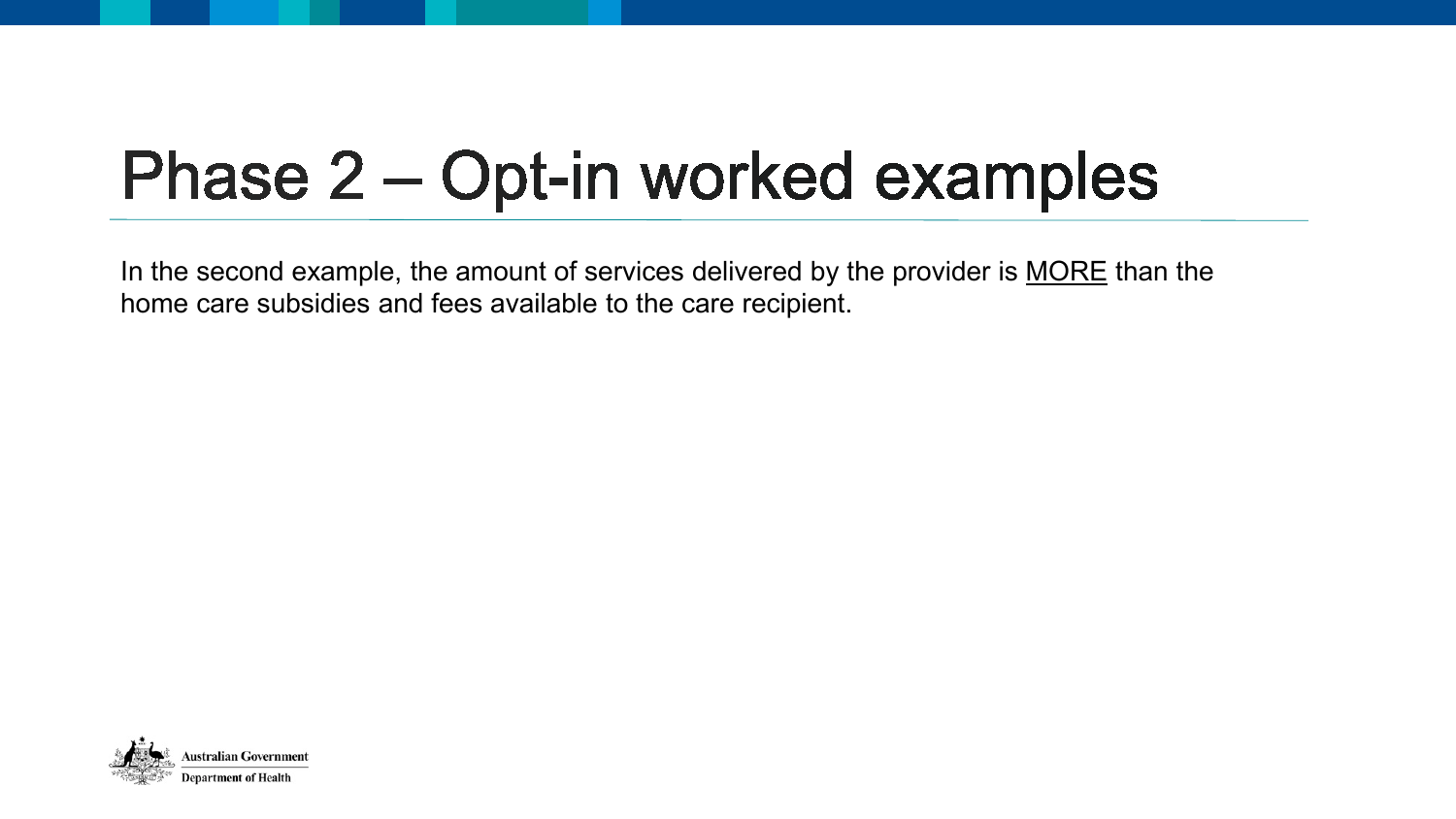# Example 2 – provider opts-in (month 1)

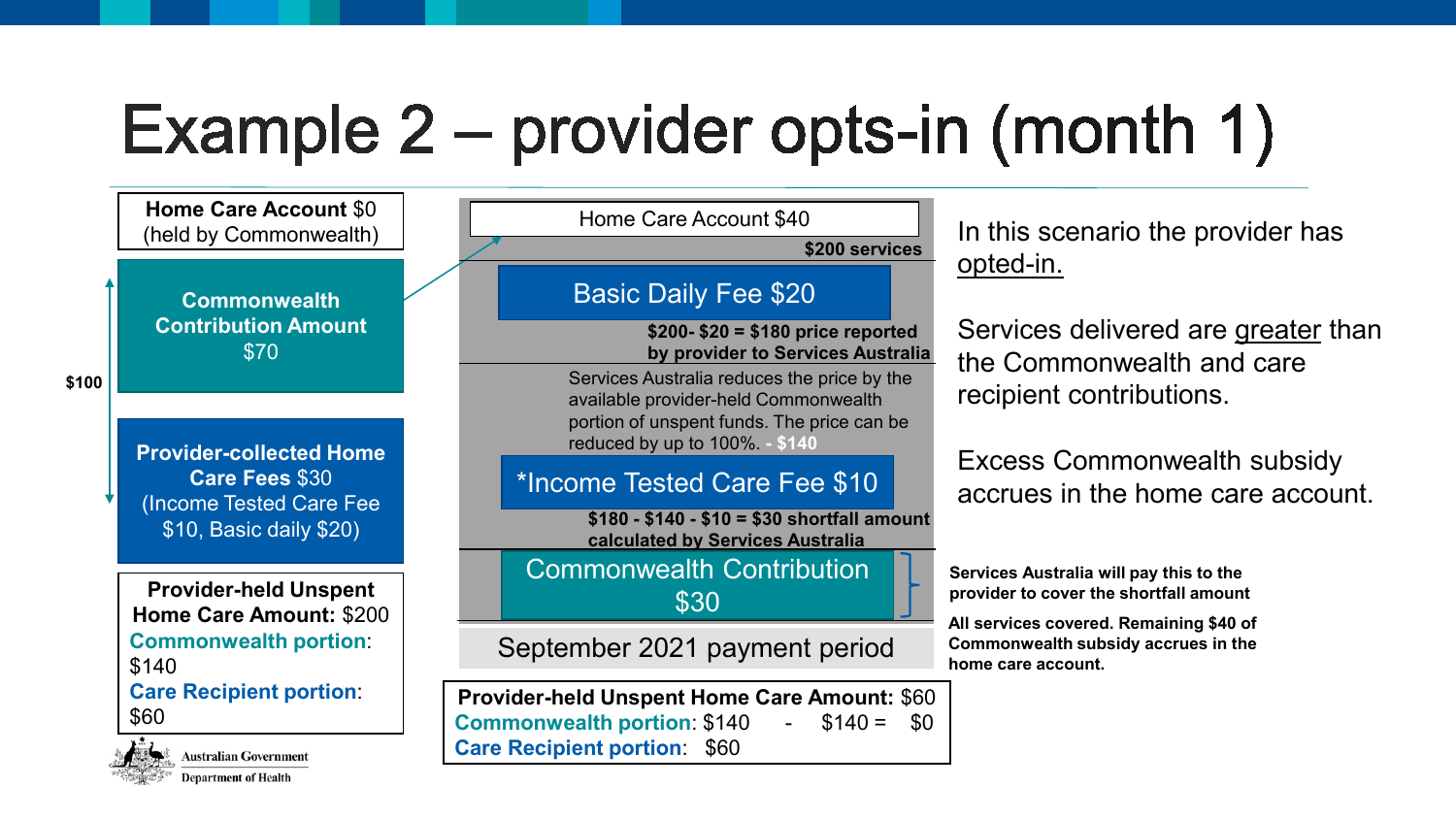# Example 2 – provider opts-in (month 2)





| ustralian Governm   |  |
|---------------------|--|
| enartment of Health |  |

|                                                                          | Home Care Account \$0                                                   |  |  |  |
|--------------------------------------------------------------------------|-------------------------------------------------------------------------|--|--|--|
|                                                                          | \$200 services                                                          |  |  |  |
|                                                                          | <b>Basic Daily Fee \$20</b>                                             |  |  |  |
|                                                                          | $$200 - $20 = $180$ price reported by<br>provider to Services Australia |  |  |  |
|                                                                          | *Income Tested Care Fee \$10                                            |  |  |  |
| $$180 - $10 = $170$ shortfall amount<br>calculated by Services Australia |                                                                         |  |  |  |
|                                                                          | <b>Commonwealth Contribution</b><br>\$70                                |  |  |  |
|                                                                          | Home care account balance                                               |  |  |  |
|                                                                          | from last month<br>\$40                                                 |  |  |  |
|                                                                          |                                                                         |  |  |  |
|                                                                          | October 2021 payment period                                             |  |  |  |
|                                                                          |                                                                         |  |  |  |

**Provider-held Unspent Home Care Amount: \$0 Commonwealth portion: \$0 Care Recipient portion:**  $$60 - $60 = $0$ 

In this scenario the provider has opted-in.

Services delivered are greater than the Commonwealth and care recipient contributions.

No Commonwealth subsidy accrues in the home care account.

**Services Australia can only pay the provider \$110 as this is the maximum amount available to the care recipient**

**\$60 remaining, which the provider can draw from their unspent funds.**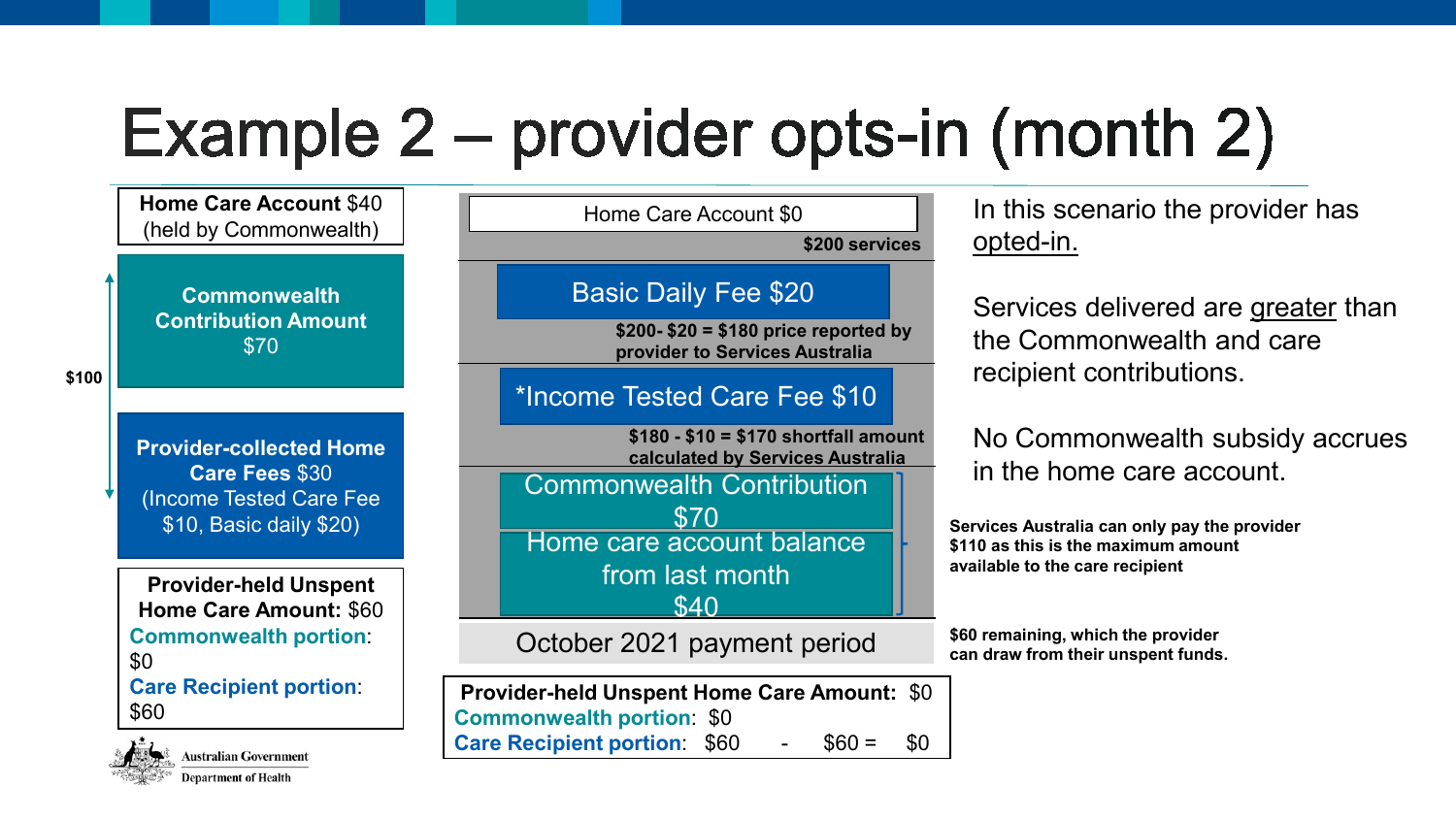# Example  $2$  – provider opts-in (month 3)



**Department of Health** 

In this scenario the provider has opted-in.

The home care account is empty and all provider held unspent funds have been drawn down.

Services delivered are equal to the available package funds

**Services Australia will pay this to the provider to cover the shortfall amount of \$70.**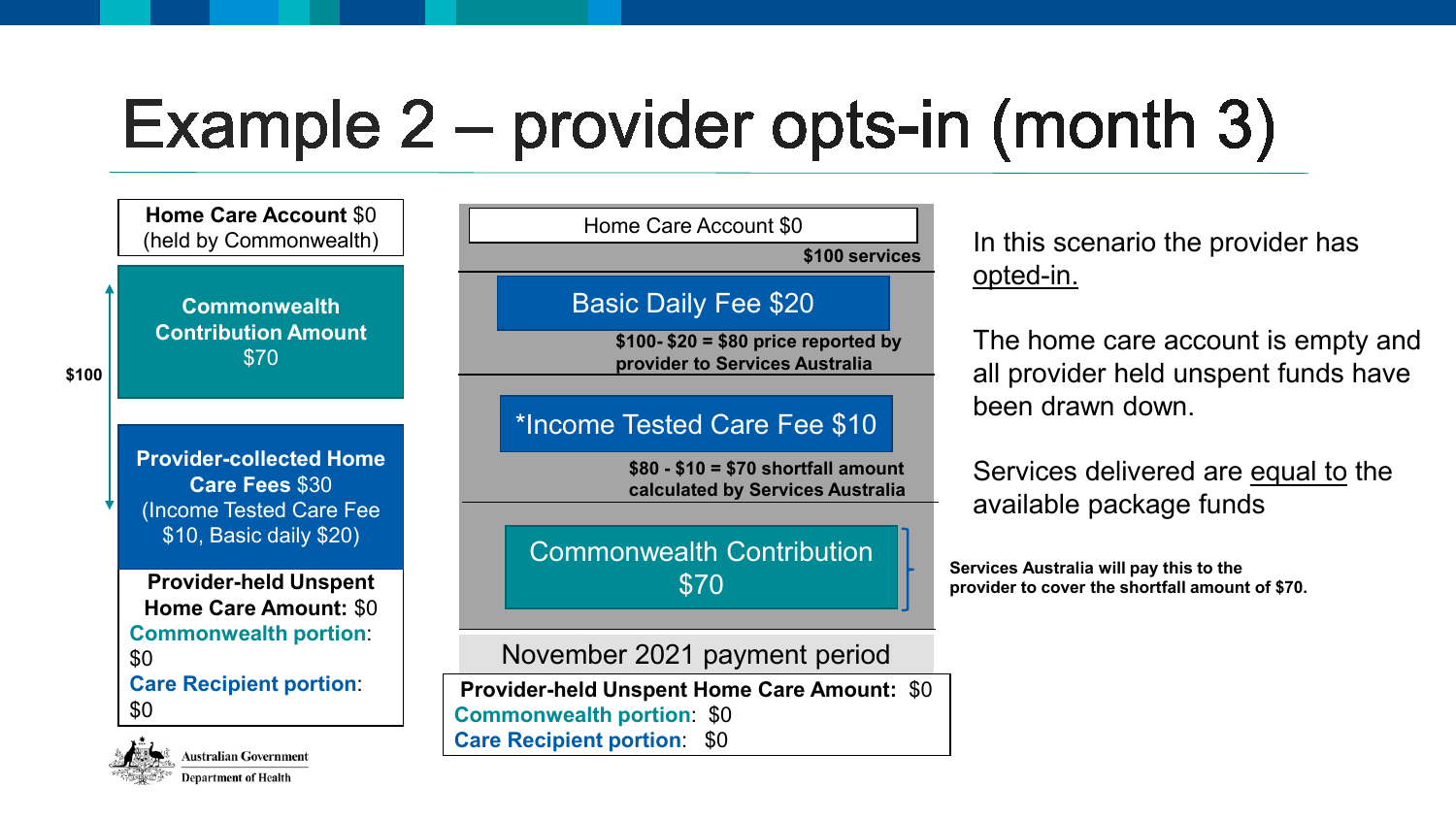### Phase 2 – How to advise care recipients about their unspent funds

- From 1 September 2021, you will continue to provide detailed monthly statements for all your care recipients. As per existing requirements, the monthly statement must include information about the total unspent funds you hold for the care recipient.
- From 1 September 2021, providers will also need to tell care recipients about the unspent funds held in their Services Australia home care account. This information does not need to be provided through the monthly statement.
- To help you, Services Australia will expand the payment statement issued to providers to report the balance of each care recipient's home care account and any provider held amounts returned.

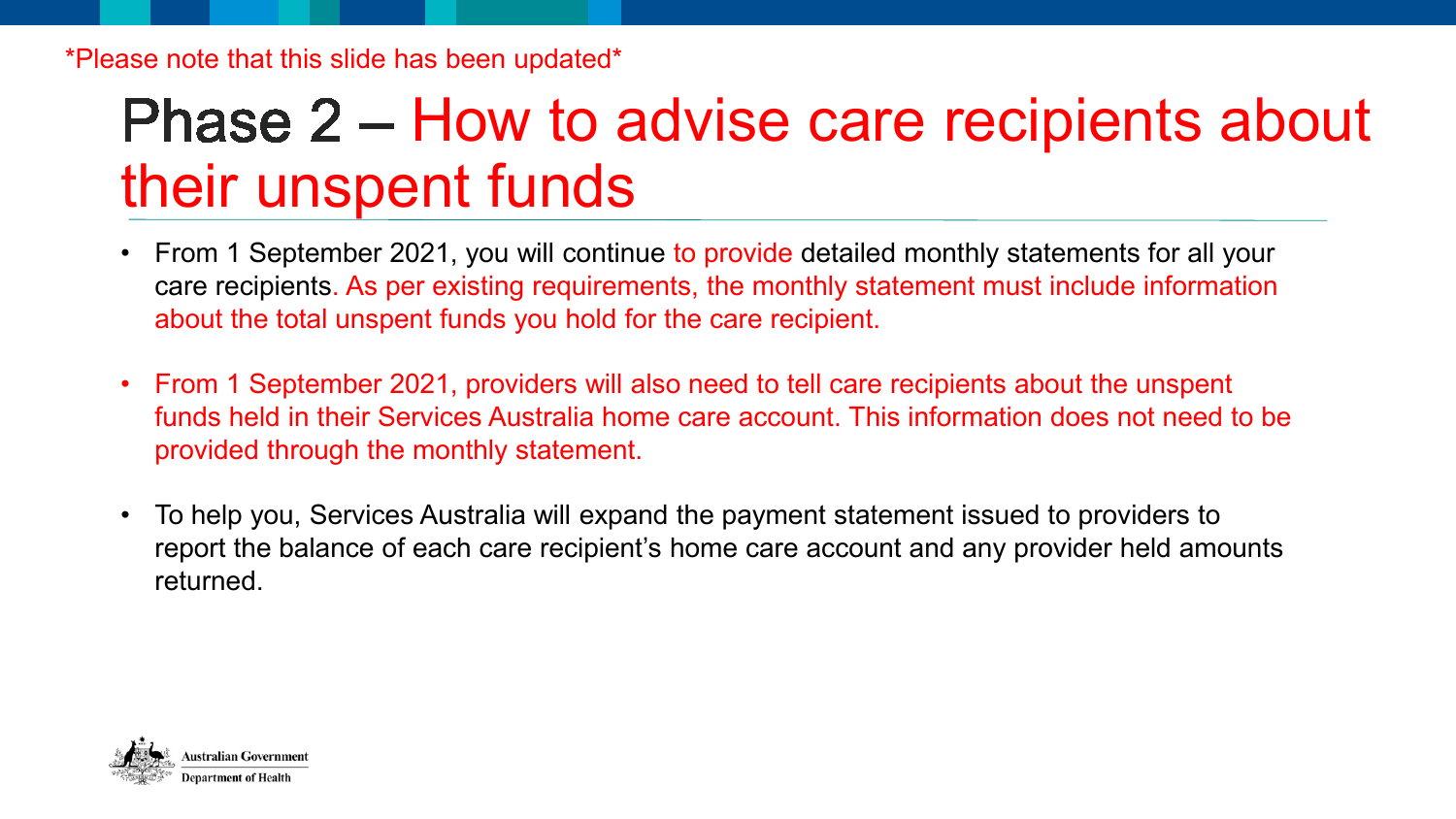## **Better Practice Consumer Monthly Statement**

- To help providers support their care recipients, the Department of Health are finalising a nonmandatory better practice Monthly Statement Template.
- In response to feedback from aged care peaks and providers, the non-mandatory template has been updated to include Improved Payment Arrangement information. It can also be modified to suit the care recipients' individual needs and organisational requirements.
- Providers that choose not to use the template will still be encouraged to ensure that their existing monthly statements are modified to include Improved Payment Arrangement related information.

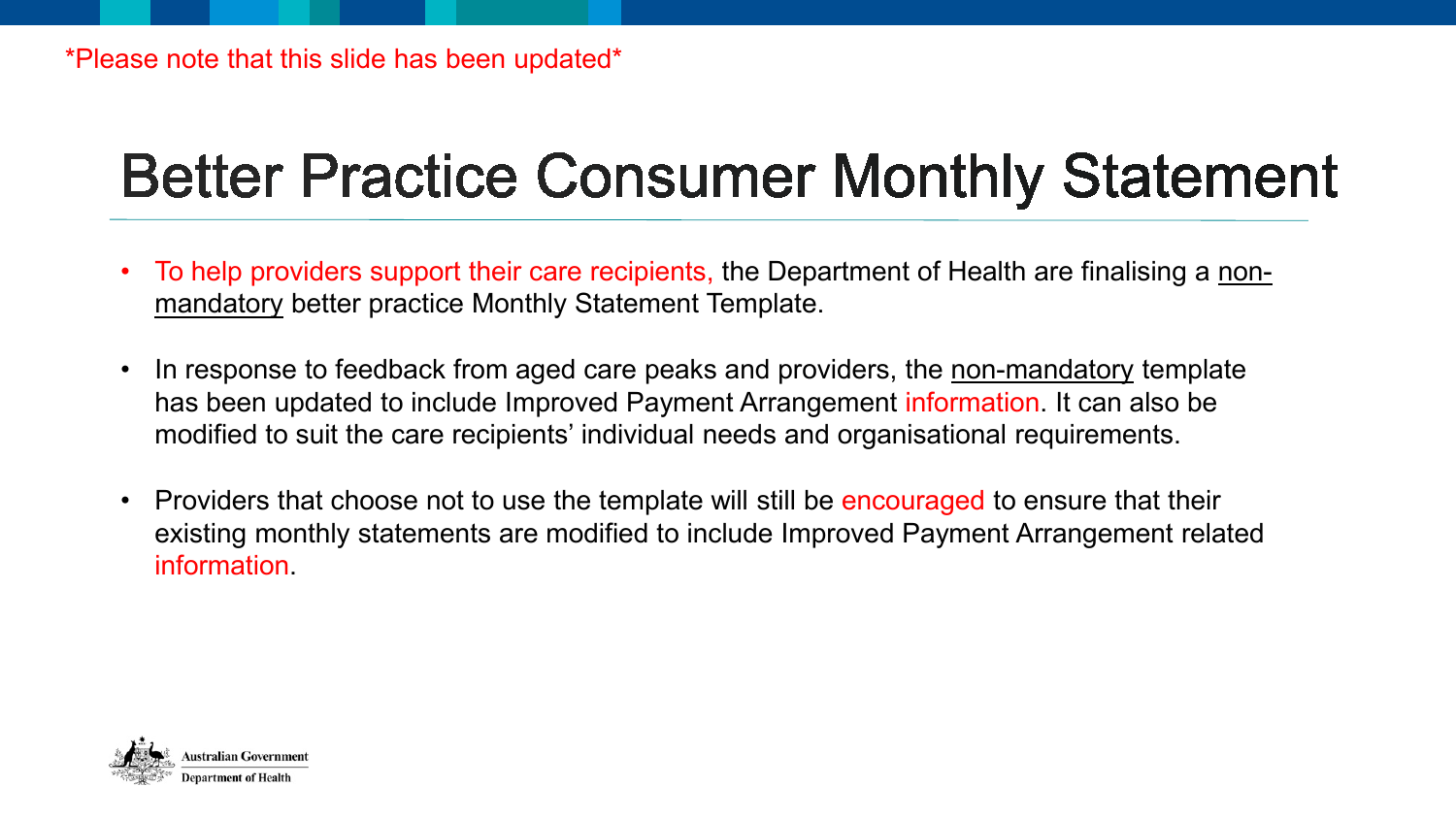# Phase 2 – Care recipient transfers

- When a care recipient leaves care or transfers to a new **service (even if it is under the same approved provider)**, all unspent Commonwealth subsidy will be returned to Services Australia and entered into the care recipient's home care account.
- This will occur regardless of the care recipient's opt-in status.
- If a care recipient changes service or exits care, the home care account balance (up to the date of their departure) will be quarantined for 70 days.
- The losing service provider has a 70 day period to finalise any events or claims. They cannot make any changes after the 70 days.
- This means that, regardless of opt-in status, eventually all of the Commonwealth portion of unspent funds held by providers will be returned, as care recipients change services and exit care.

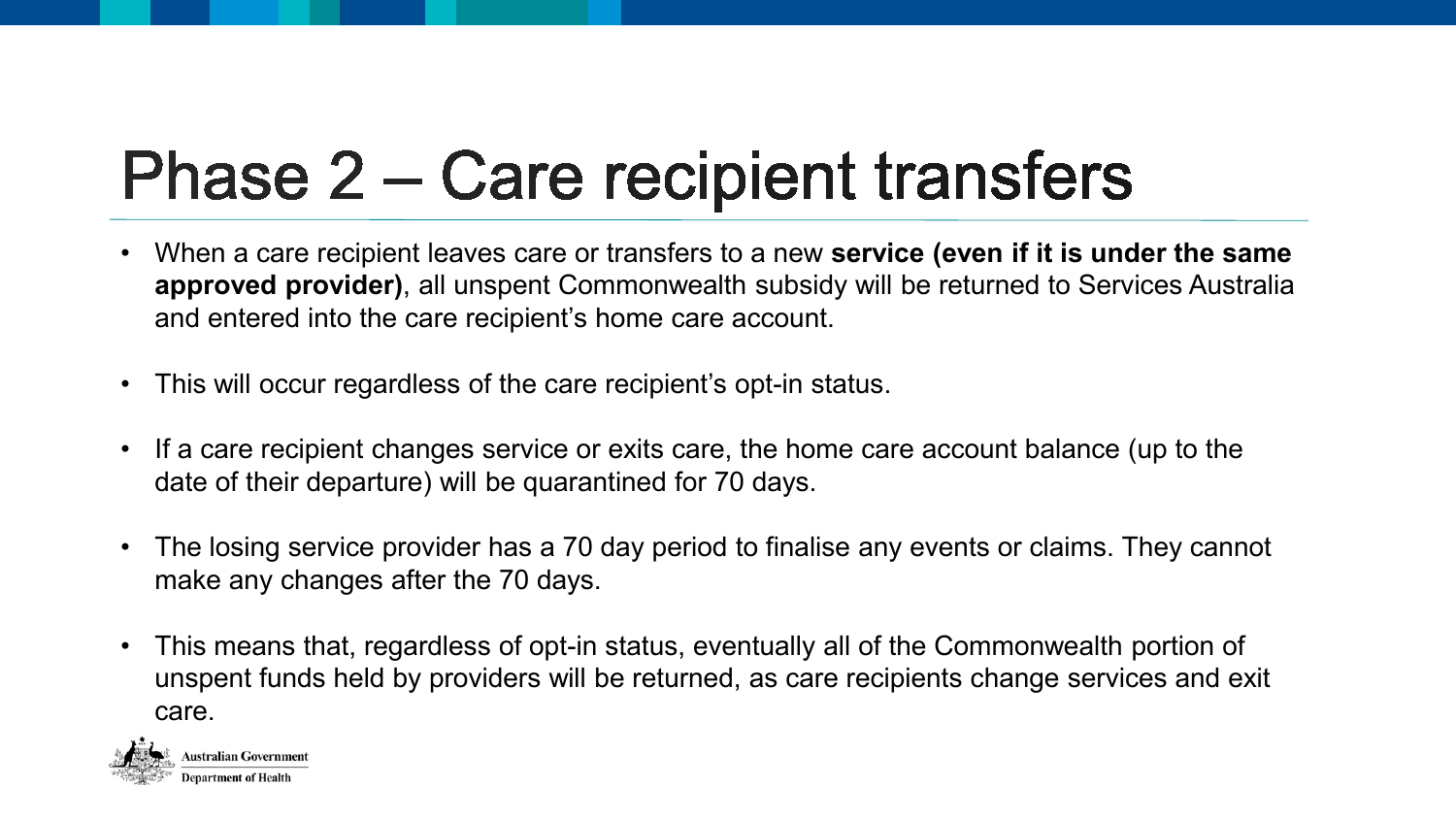# Phase 2 – Care recipient transfers

In this example, the care recipient leaves Provider A on 31 March, and enters care with Provider B on 1 April

**Provider A** can access the care recipient's quarantined home care account balance (up to 31 March) for 70 days to finalise their transactions.

**Provider B** can access the care recipient's subsidies and any unspent funds accrued in the home care account from 1 April onwards.

After 70 days, the full home care account balance and all remaining unspent government subsidies will be made available to **Provider B**.

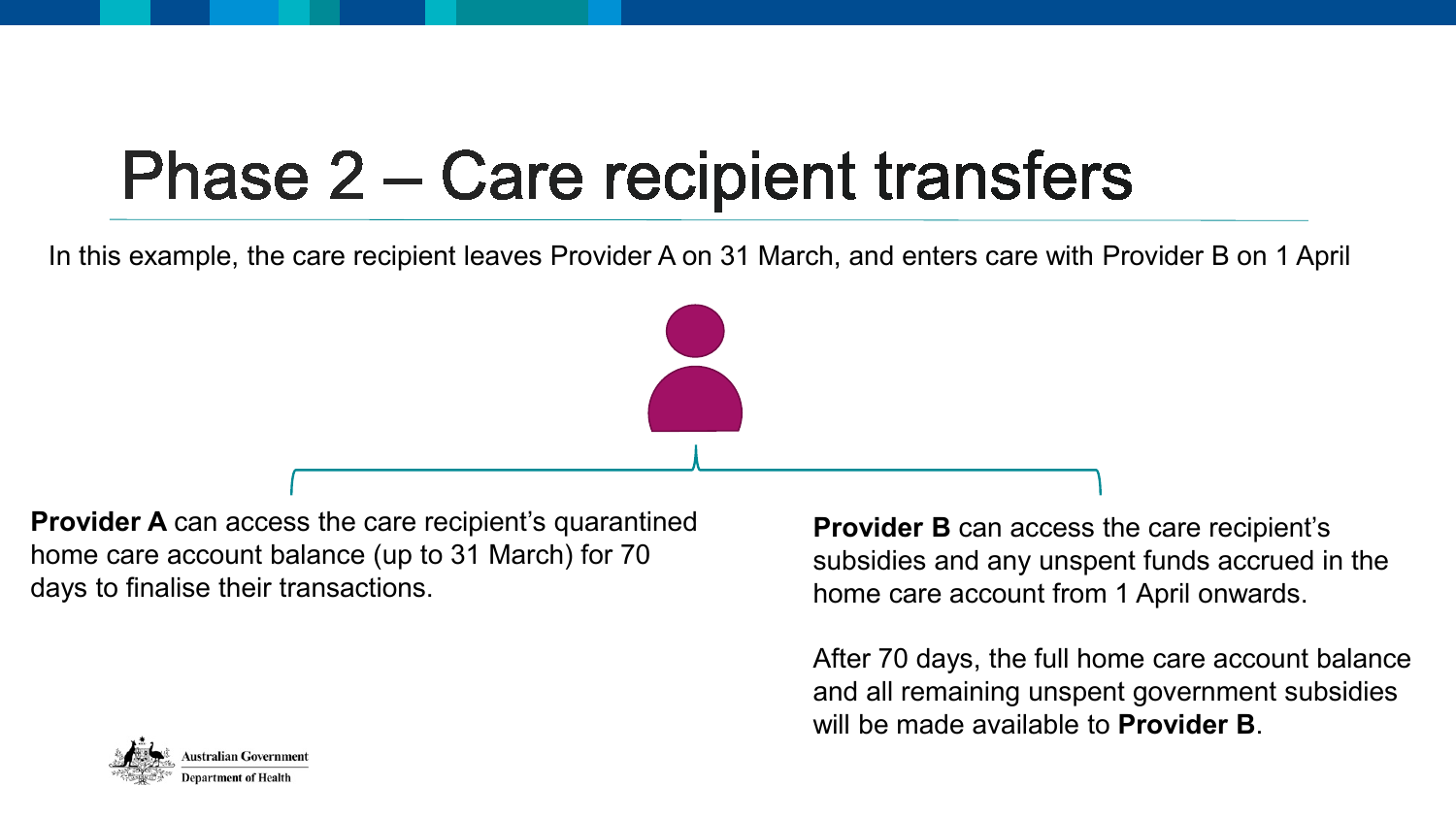#### \*Please note that this slide has been updated\*

### Services Australia payment system updates

- Improved Payment Arrangements Phase 2 is on track for 1 September 2021, with the Department of Health and Services Australia working closely together to update the Aged Care Provider Portal and Payment System.
- Services Australia has identified software developers as key stakeholders affected by these changes, and will ensure they receive relevant information to enable them to prepare for Phase 2.
- Support for software developers will include information in relation to software that is integrated with Services Australia payment systems, and also in-house software that uses information or data downloaded from Services Australia claiming systems.
- Providers will be able to report the Commonwealth unspent funds balance via the Aged Care Provider Portal through the following options:
	- o care recipient event screen,
	- o in bulk via a bulk input screen, or
	- o by importing a bulk file into the Aged Care Provider Portal.